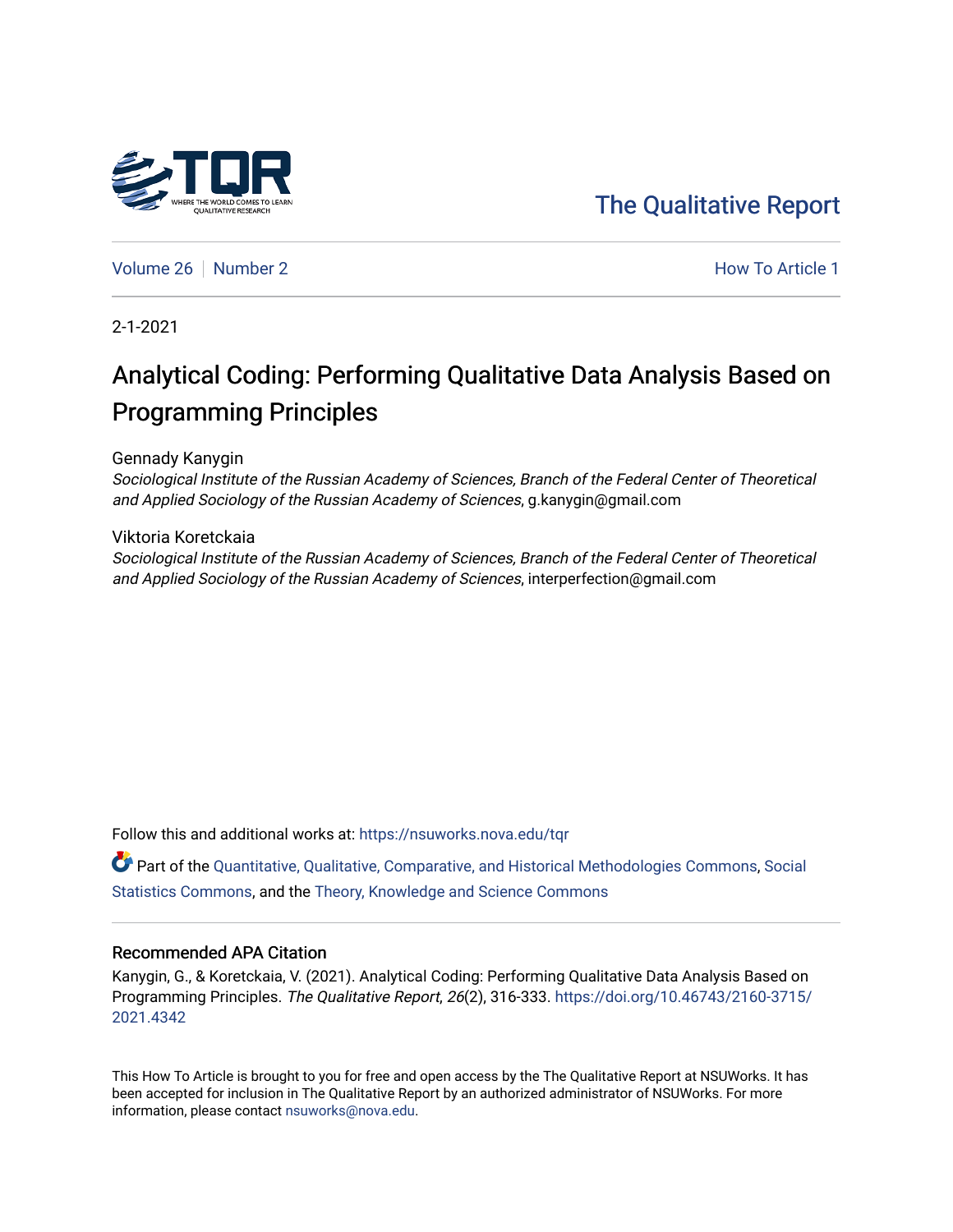# **Qualitative Research Graduate Certificate** Indulge in Culture Exclusively Online . 18 Credits **LEARN MORE**

### Analytical Coding: Performing Qualitative Data Analysis Based on Programming **Principles**

#### Abstract

In this paper, we argue that qualitative data analysis software lacks a tool that can be used to fulfill an algorithmic evaluation of conceptualization carried out in qualitative studies. We propose the contextoriented models of coding that conjugate single codes, that is, brief denotations made in natural language, by unusual local relationships called context-fixed elucidation (CFE). CFE is a local relationship between miscellaneous aspects of a case under study. The set of separate CFEs, originated by the analyst during conceptualization and called thesaurus, represents the case as a whole. On the basis of CFE structure and using the thesaurus' single codes as data, there is proposed an algorithm which calculates, without the involvement of the expert, whether there is or not global coherence of single codes used by analyst within the thesaurus. The tool thus obtained emulates for the codes originated in qualitative study the relationships known in the object-oriented programming, such as polymorphism, visibility, encapsulation, inheritance. A probe application of the new tool is demonstrated by the conceptualization of textual evidence. The application was performed with the help of a pilot computer package which architecture is based on the context-oriented models. Thanks to the models, QDAS can obtain special tools that would make researchers' analytical work more intelligible and coherent. The models proposed can find applications outside of research discourse including computer technologies used in various social spheres where people communicate in natural language.

#### Keywords

qualitative data, qualitative data analysis, context oriented methods, ontology, semantic networks

#### Creative Commons License



This work is licensed under a [Creative Commons Attribution-Noncommercial-Share Alike 4.0 License](https://creativecommons.org/licenses/by-nc-sa/4.0/).

#### Acknowledgements

We would like to express our gratitude to Yuta Tamberg, who helped us with the English text for this article and whose patience and active concern cannot be overestimated.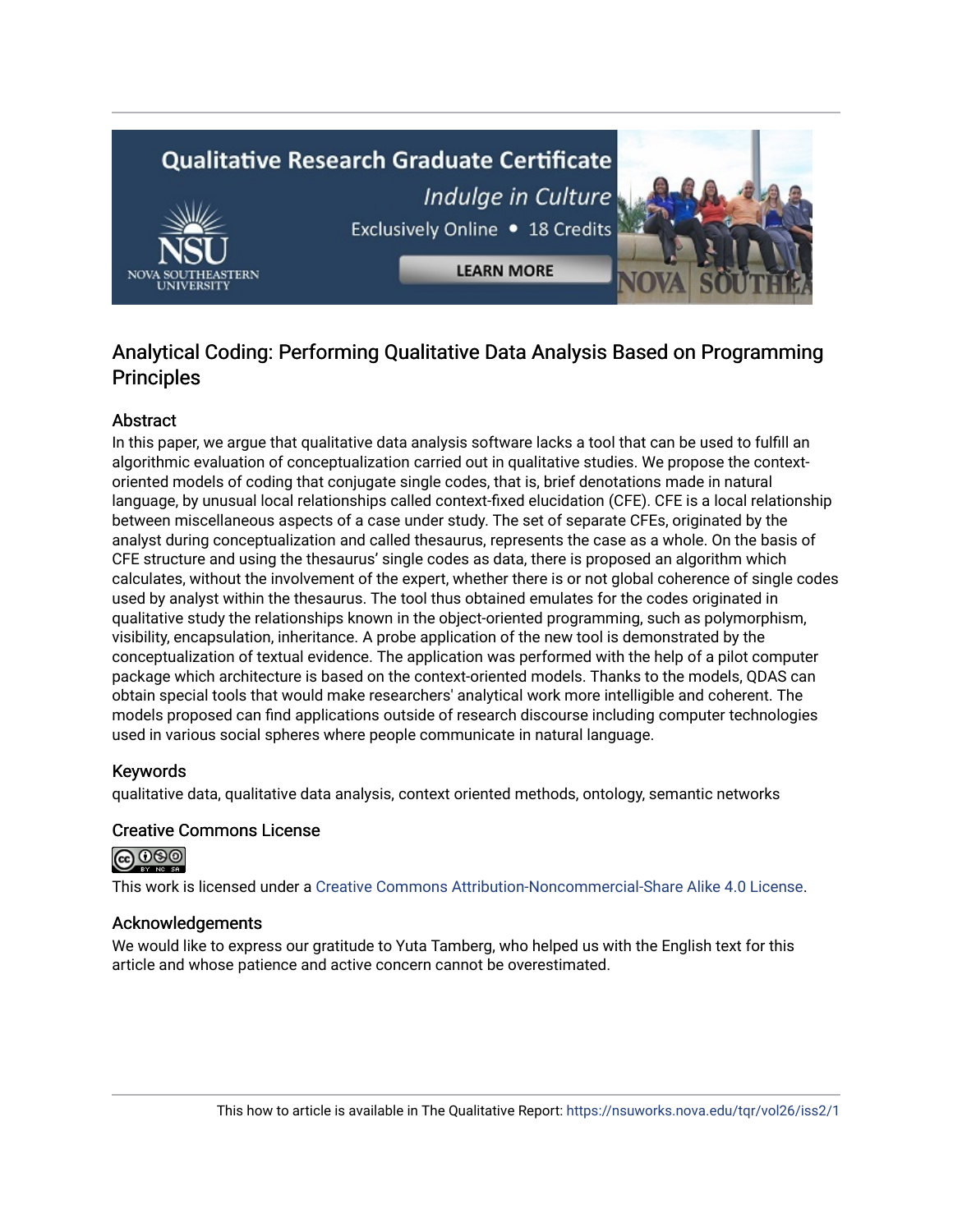

## **Analytical Coding: Performing Qualitative Data Analysis Based on Programming Principles**

Gennady Kanygin and Viktoria Koretckaia Sociological Institute of the Russian Academy of Sciences, Branch of the Federal Center of Theoretical and Applied Sociology of the Russian Academy of Sciences, Saint Petersburg, Russia

In this paper, we argue that qualitative data analysis software lacks a tool that can be used to fulfill an algorithmic evaluation of conceptualization carried out in qualitative studies. We propose the context-oriented models of coding that conjugate single codes, that is, brief denotations made in natural language, by unusual local relationships called context-fixed elucidation (CFE). CFE is a local relationship between miscellaneous aspects of a case under study. The set of separate CFEs, originated by the analyst during conceptualization and called thesaurus, represents the case as a whole. On the basis of CFE structure and using the thesaurus' single codes as data, there is proposed an algorithm which calculates, without the involvement of the expert, whether there is or not global coherence of single codes used by analyst within the thesaurus. The tool thus obtained emulates for the codes originated in qualitative study the relationships known in the object-oriented programming, such as polymorphism, visibility, encapsulation, inheritance. A probe application of the new tool is demonstrated by the conceptualization of textual evidence. The application was performed with the help of a pilot computer package which architecture is based on the context-oriented models. Thanks to the models, QDAS can obtain special tools that would make researchers' analytical work more intelligible and coherent. The models proposed can find applications outside of research discourse including computer technologies used in various social spheres where people communicate in natural language.

*Keywords:* qualitative data, qualitative data analysis, context oriented methods, ontology, semantic networks

#### **Introduction**

The qualitative data analysis (QDA; Online QDA, 2018) is one of the promising trends in the development of methods for qualitative research. Contemporary QDA is carried out with the help of such computer packages as Atlas.ti, MAXQDA, NVivo, xSight, QDA Miner, Quirkos, Ethnograph and others, which constitute a separate class of applications called qualitative data analysis software (QDAS). One can easily find the description of any QDA package on the Internet.

Kelle (1997) considered the coding and retrieval functions as instrumental specifics of QDA software. Lewins and Silver (2007) saw the functionality of QDA packages as a set of tools - content searching, linking, coding, annotating, querying, mapping, or networking.

St. John and Johnson (2000) summarized the pros and contras of the packages, revealed by researchers applying this software in qualitative studies. During their 30-year development (Wolski, 2018), QDA packages were repeatedly subjected to comparative analysis of their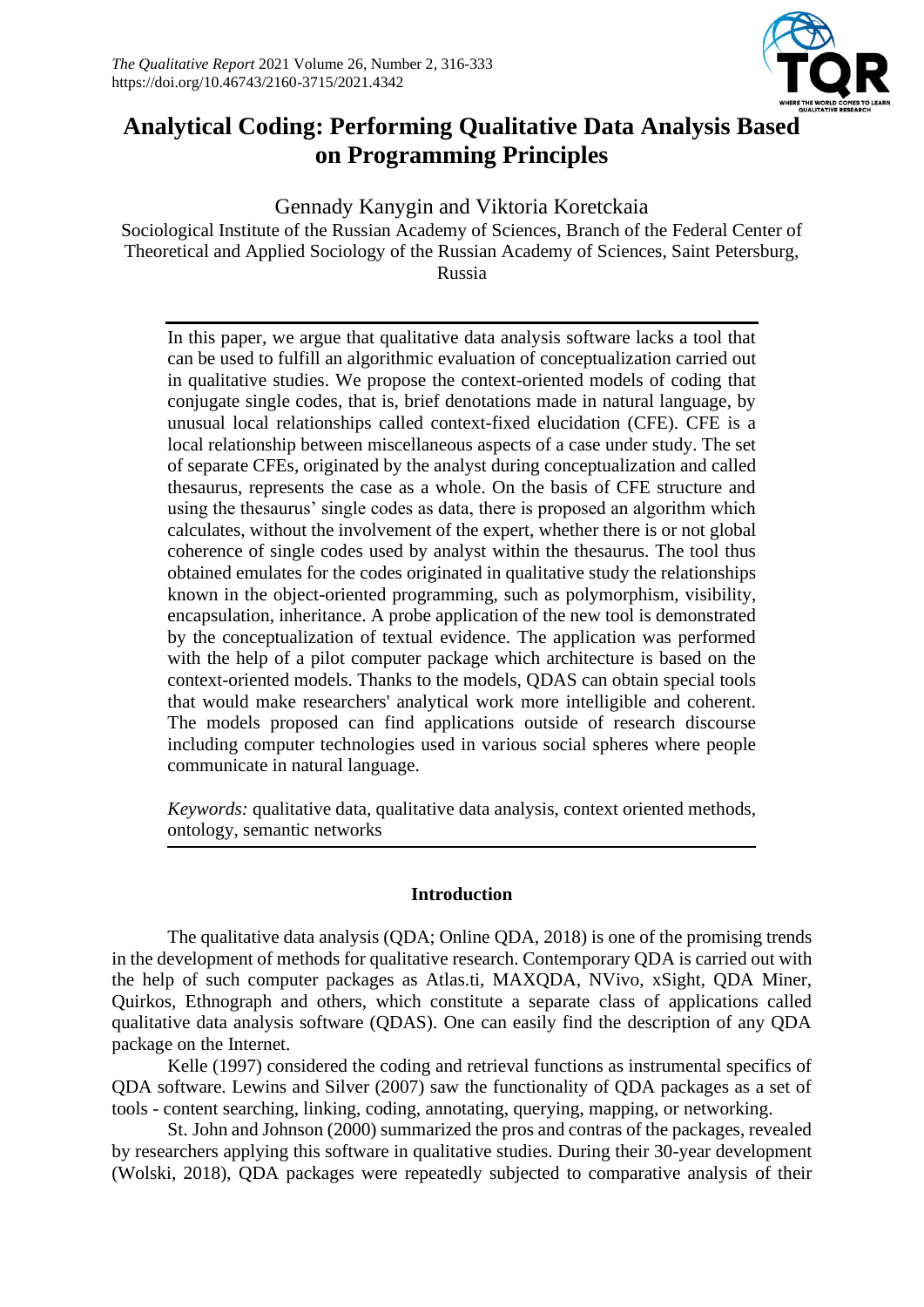instruments (Lewins & Silver, 2007; Pat Research, 2018; Tesch, 1994). After the KWALON (2016) conference, Evers (2018) outlined the directions of further development of QDAS. Among them there are: firstly, the elaboration of a QDAS package not dependent on the approach, which would facilitate researchers' teamwork. Secondly, addressing to the cloud architecture to make joint work more secure. Thirdly, comprehending to what extent "light" version of QDAS package can be useful.

To better understand the ways of possible development, we wish to draw particular attention to the idea of coding and its assumptions that underpins functionality of QDAS. We articulate this idea as traditional coding model (TCM). According to TCM, the coding is a process of semantic interaction of two native speakers (actors) - the informant and the researcher, who both describe the same event. TCM represents the informant as a witness (observer) of the event. The informant's description is, *par excellence*, a flow of text, called evidence or account.

By contrast, the researcher is not the observer of an event, but describes it through reconstructing the informant's evidence. Researcher makes the reconstruction by means of codes. The code is a short utterance in natural language (short textual denotation). It is an elementary analytic unit, constructed by the researcher in the process of reformulating the informant's evidence in a structural view instead of a textual stream. There are two reasons why this model treats codes as more thorough means of expressing the informant's meanings compared to the text flow. First, short formulations capture in a clearer fashion the informant's meanings within the analytic constructs of the researcher. In other words, the researcher's codes "atomize" the informant's opinion expressed by continuous textual flow. Second, by analyzing "atomized meanings" represented by a set of codes together, especially if linked (e.g., in a graph), the researcher gets a new instrument for revealing various uncertain connotations that are hard to catch in the textual flow.

The main methodological problem, solved instrumentally by TCM, is substantiation of the codes introduced by the researcher. Such substantiation is carried out through creating *primary codes* (i.e., analyst's own short textual designations) which he associates explicitly with a fragment or fragments of the informant's evidence. Since the informant is seen as a witness, the semantic interpretation of such a fragment serves as a "factual" verification of the code associated with the fragment.

To give the researcher a way to develop his own analytical suggestions, TCM assumes that, together with the primary codes, the researcher will create *secondary codes*. Secondary codes are also short verbal utterances formulated by the researcher according to his understanding of informant's account. However, within TCM, researcher should associate such codes not with fragments of informant's evidence, but with his own codes (both primary and secondary).

TCM sets a framework for coding, executed by the researcher during fieldwork. The main purpose of such coding is a clear structural representation of the witness's account. It seems clear, that to achieve this goal, the researcher has to introduce explicit links between primary and secondary codes.

Yet, TCM itself does not provide any methods for associating codes. This is why developers of QDA packages are compelled to complement the coding tool with instruments for codes binding, such as linking, queries, networking, etc. (see Lewins & Silver, 2007). However, these add-ons, developed outside TCM, do not supply QDA packages with the functionality researchers need. As La Pelle (2004) stated, QDA software abilities do not go beyond the basic operations with text, available to the users of an office program. Junker (2012) summed the situation: "They [QDA packages] allow in computerized form to do the same work that the previous generation of researchers performed with the help of cards and markers" (p. 5). As a result, Thompson (2002) noted that "the most difficult task for the researcher is the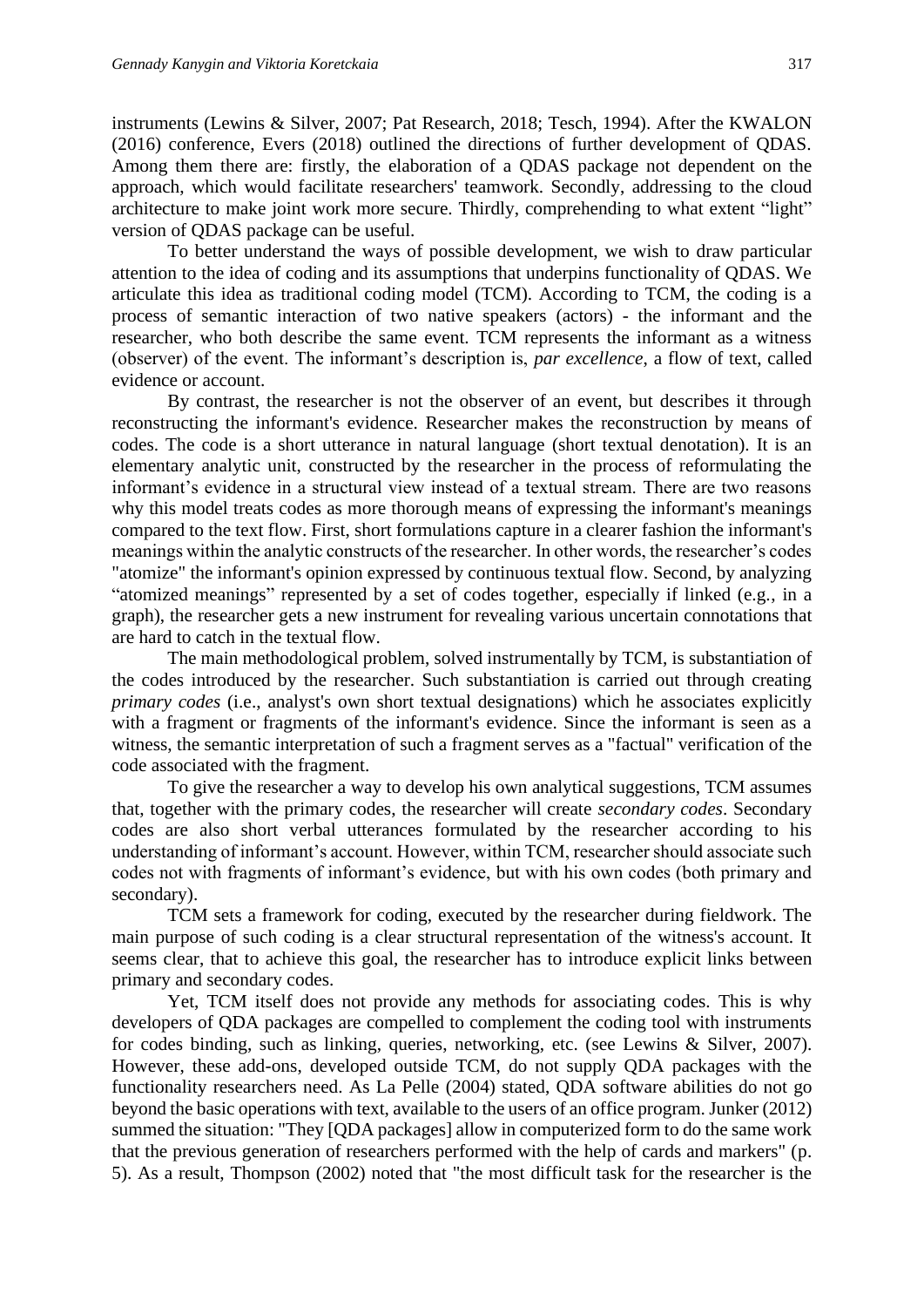conceptual part of data analysis" (p. 16). Junker stressed the same common difficulty of coding, using a qualitative study by Franzosi, De Fazio, and Vicari (2012): "Their example also points to how much more complex analysis becomes once one moves beyond 'code and retrieve'" (as cited in Junker, 2012, pp. 85-86).

We emphasize the functional limitation of the coding model, implemented in existing QDA packages, since social scientists often recognize the coding as a core of the qualitative data analysis in general (Pierre & Jackson, 2014; Strauss, 1987). Likewise, the QDAS developers believe that coding and retrieval of qualitative data is the central function of their packages (MaxQDA, 2018; Quirkos, 2018).

Aiming to improve the QDAS tools in general, we offer an analytical coding model (ACM). In its computer implementation, the ACM provides the researcher with the methods developed in contemporary computer science - modular organization, encapsulation, visualization, compilation. Thus, operations with codes within QDA become actions performed by the researcher with tools that have proven effective in modern programming.

ACM consists of coding data structures and algorithms for their processing. This paper informally describes how ACM works while coding a textual evidence and allows the analyst to represent informant's account in the shape of algorithmically generated semantic networks. Aiming to demonstrate ACM as a functioning tool, we have implemented its data structures and algorithms as a part of our pilot computer ontoeditor. The papers (Kanygin, Poltinnikova, & Koretskaya, 2017; Poltinnikova & Kanygin, 2016) demonstrated earlier applications of the ontoeditor. To visualize the algorithm-generated results, together with ontoeditor, we also used Graphviz 2.38 (Graphviz, 2018).

#### **Why analytical coding?**

Working in many sociological projects, we faced three constantly repeating issues. First of all, the bigger data array we get during the project, the more complicated the idea of data comparing grows. A possibility of comparison becomes problematic because meanings go under in texts of research programs, informants' evidence, summaries and publications. In the sociological research, data are grounded in a conceptual framework constructed by researcher. Therefore, to make telling comparisons based on data one needs to have their explicit relationships to concepts researcher operates with when conceiving data collection process.

Secondly, if we are to analyze the qualitative data set in parallel with findings of other researchers, it is a complete disaster at the end to compare and align the results together in one summary document. The concepts, worded similarly in various studies, have desperately different meanings. The empirical studies convinced that sociological, especially, qualitative terminology is existentially polysemic and demands special means to handle permanent ambiguity.

Thirdly, in a repeating project, let us say a regular survey lasting five years long, it took us too much time to reveal facts and circumstances at various survey stages without repeating ourselves and multiplying our efforts already done. We started to think over how to keep the prior conceptual work and use it with necessary amendments but without redoing all over again.

As we were familiar with programming, we were stumbling upon analogies that looked promising to resolve our troubles. First of all, since merging data and theory takes place within researcher's intellectual reasoning, the researcher himself must demonstrate explicitly links between forwarded concepts and resulting data. However, because the society is "complex, rich and non-linear" (Urry, 2005, p. 235), there is a little chance to trace such links through publishing a volume written by a single scholar. Addressing ourselves to programming ideas, we have come across an idea that describing sophisticated social world the scholar should rely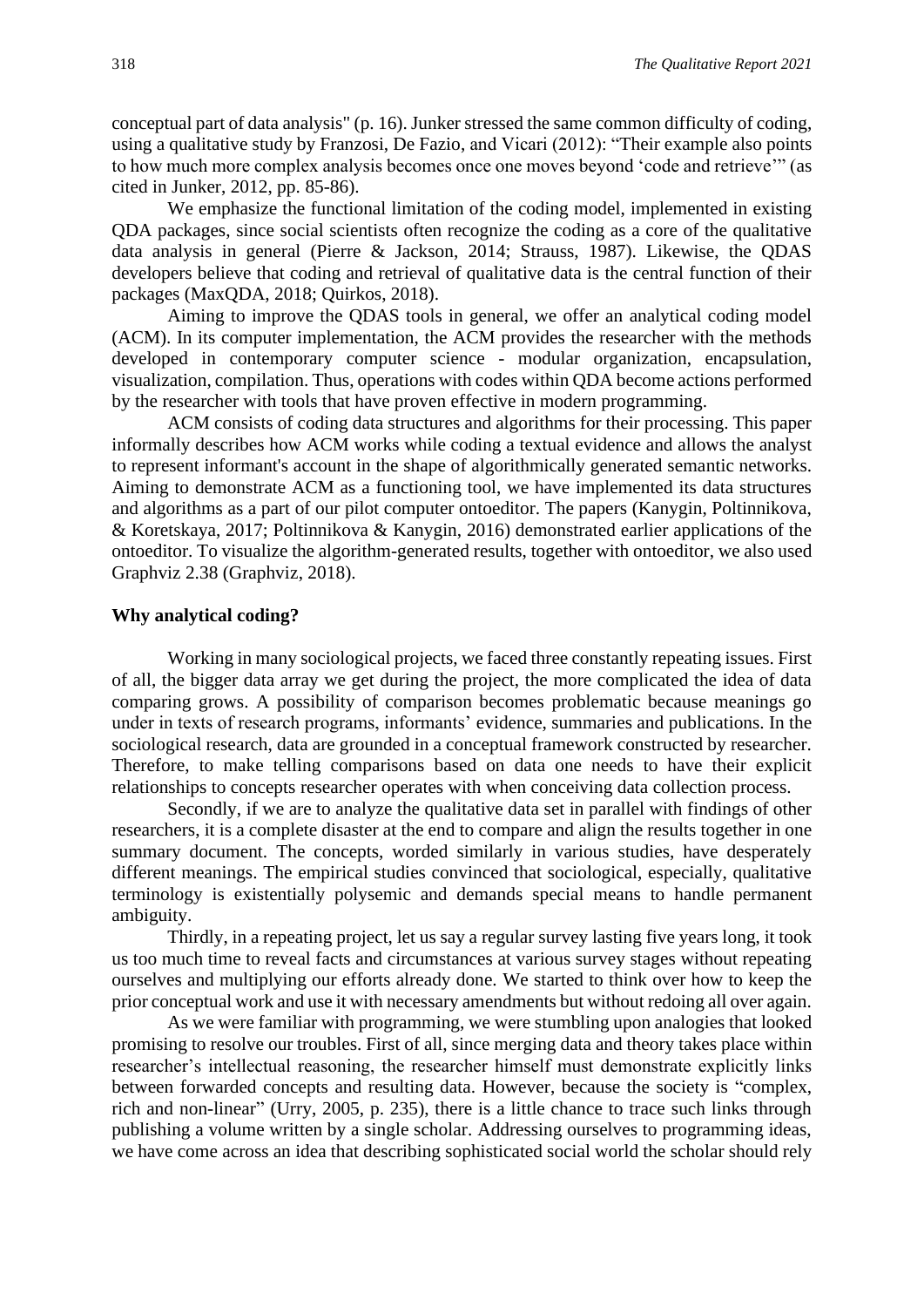on teamwork performed by those whose every day personal interactions constitute the world itself.

We believe that a researcher who wants to coordinate his reasoning and data practically (i.e., under a working technology) should propose instrumental means that would allow any community of "informants" gathering in a team working together. Not "literary theory" (Allais, 1990), codebooks or hyperlinks known in qualitative data analysis, but, let us say, ontologylike methods aimed to describe any subjects or objects through explicit relationships among them. This is a way to connect theoretical ideas with data based on them as a whole conceptual framework being under permanent development by ordinary people (i.e., subjects of any social theory). The ontological methods (Chergui et al., 2020; Noy & McGuinness, 2000) seem to be a reliable tool to organize demanded teamwork.

In particular, as to our above-mentioned issues, thanks to polymorphism of ontological definitions researcher would be able to handle polysemy. Using inheritance chains would provide one with an effective way to eliminate redundant conceptual work. Compilation, an internal mechanism of ontologies, looks promising as well: it would permit to combine and at the same time to check for coherence the intellectual efforts of people having separate working tasks but gathered within a joint project.

However, to transform these analogies into computer instruments we have to overcome substantial trouble. Researcher cannot escape "story telling" (Charmaz, 2000) when conceptualizing informant's evidence. Neither can academician who writes a volume aimed to explain how society works. Therefore, the ontological methods as they are specified now (Unified Modeling Language [UML], 2020) look far-fetched to become researcher's instrument in sociology. The question is how to preserve every person's habit to describe anything in natural language and to put this habit under principles developed in science and programming?

In our below attempt to answer this question we bear in mind three points. Firstly, coding, as a scientific procedure, is the practice of intellectual interchanges between people, carried out by them through natural language. Secondly, we need an instrumental model that would permit a community of persons within one procedure, on the one hand, to apply their skills to describe whatever through habitual wordings and utterances, and on the other hand, to manage such speech manifestations with the help of ontology-like means. Thirdly, in order to imagine how the big universe works, we need to come up with differential equations that describe the oscillations of a small pendulum. Similarly in sociology, in order to understand how people become able to construct a big society based on little experience of each of them, we need to understand what the "differential equations" should be which describe the "pendulum" oscillating in mutual understanding between a researcher and his informant in the chamber case of their communication.

#### **Structural mechanisms of analytical coding model**

Just as QDAS coding tool, techniques based upon ACM aim to represent informant's evidence analytically. However, ACM provides instrumental innovations for many known qualitative data analysis techniques, including primary coding, code binding with a fragment of the informant's evidence, categorization of codes, and others. As a result, unlike TCM, ACM displays the outcome of coding in the form of an intuitive graph. To demonstrate what the ACM structural mechanisms are and how they work in applied conceptualization, we used a small textual example known as Terry text we found earlier at the site [http://onlineqda.hud.ac.uk/:](http://onlineqda.hud.ac.uk/)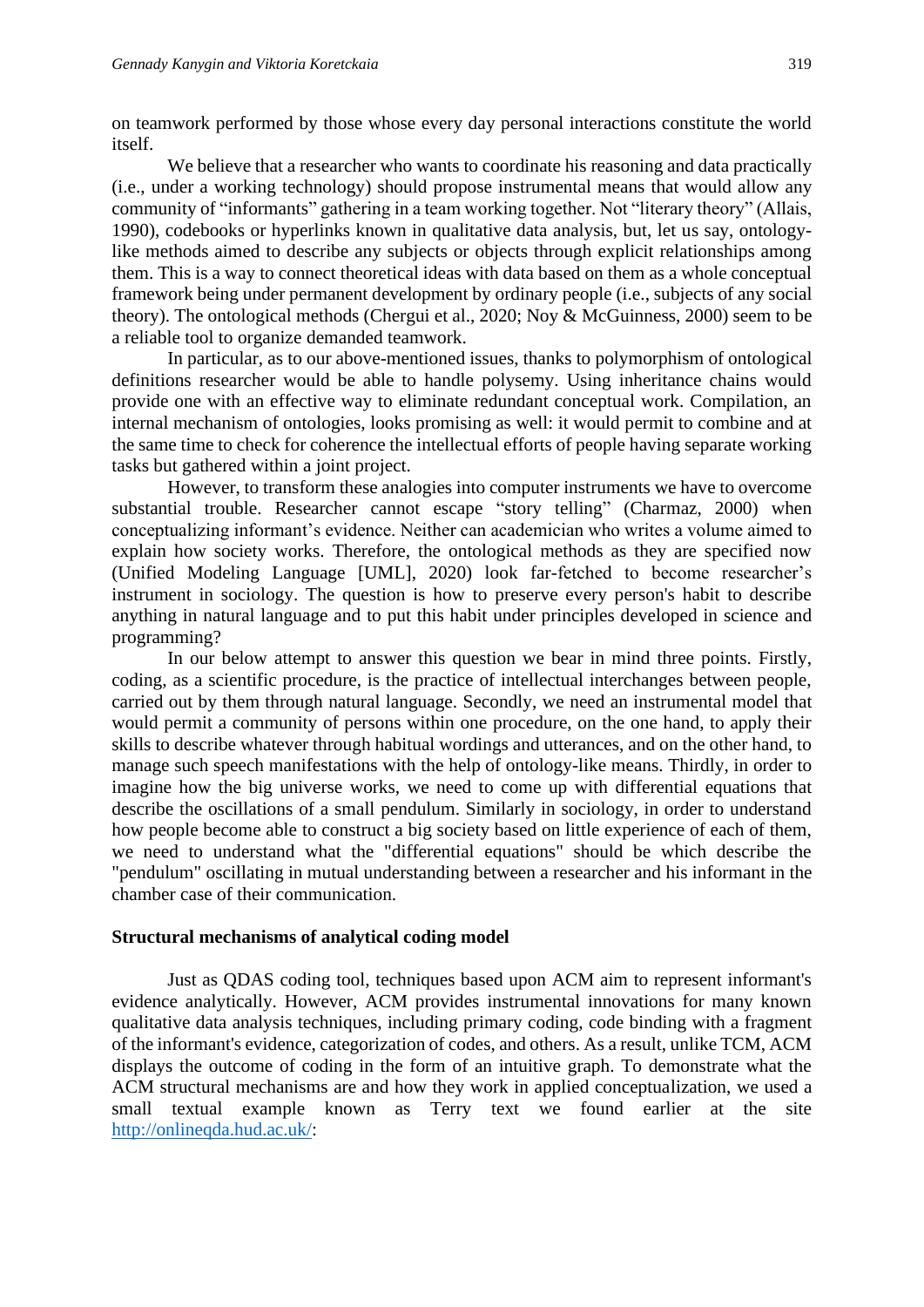When you move into your own home, you're alone. There is no bustle of people around the house. I miss having someone to chat to when I get home. I put the TV or some music so there's some background noise, the silence makes me feel so alone. Sometimes I will be sat watching trash TV and thinking I should be out doing something rather than watching this rubbish. I read a lot but sometimes I am too tired and just want to veg out.

#### *Paired denotation*

Similarly to TCM, ACM allows the researcher to work with short verbal notations (codes), destined to re-formulate the informant's evidence. Unlike TCM, ACM requires the analyst to introduce such notations (called concepts or notions) during coding of any kind not separately, but in *pairs*. In ACM, the first element of the *pair* is called the *term* and the second – the *context*. All concepts, regardless to their position within the pair, constitute a set called the *dictionary*.

Formally speaking, the code pair is a novel component of ACM, not found in TCM. We propose the following informal interpretation of the ACM concept pair. The term is a traditional designation of an item or a matter, understood intuitively by a native speaker. The context indicates the condition, under which the term is used. Both the term and the context are concepts that a human analyst introduces, bearing in mind certain aspects of the situation he needs to describe. Thus, every paired denotation always presupposes a meaningful interpretation.

Now let us apply the paired denotation to the Terry's text. Initially, we introduce a concept TERRY EVIDENCE<sup>1</sup> to designate the text itself. Next, we make another new concept MY CONCEPTUALIZATION to indicate the conditions under which we consider Terry's account. Both concepts are our own and represent two acts of primary coding, well known in qualitative data analysis. Of course, within the former indication, we can see a real "object," (i.e., informant's text) and the latter indication describes something more versatile (i.e., the circumstances that relate to the text only through our own actions). However, we did not introduce anything besides these actions and so we have to state all the relevant circumstances, for carrying them out.

The situation above, where we have simultaneously introduced two concepts, makes us consider these concepts together. To document analytically the stated factual relationship between Terry's text and the circumstances in which we consider it, we join two separate concepts into a single pair <TERRY EVIDENCE, MY CONCEPTUALIZATION>.

Thus, we articulate explicitly that any analytic notation exists within some limitations, usually referred to as context. TCM also employs the idea of context to substantiate researcher's codes by binding them to fragments of the informant's evidence. However, within TCM a code and its context originate from two different actors: researcher (analyst) and informant (witness). We find it highly desirable for the researcher himself to establish the limitations for his own codes. If organized explicitly, such practice would put researcher's conceptual actions under instrumental control. The practice seems to be useful, since coding results *de facto* reflect not only informant's evidence, but also, implicitly, the analyst's own views. In addition, a multitude of the informants and variety of their opinions exacerbate the difficulties of sociological conceptualization.

Defining the context analytically does not mean that the researcher is allowed to ignore informants' opinions. Instead, thanks to ACM, he acquires control over the coherence of his own statements, substantiated by explicit links of any nature. ACM allows such control thanks

<sup>&</sup>lt;sup>1</sup> In the text of the article, we use upper case to denote concepts that are analytical notations of ACM.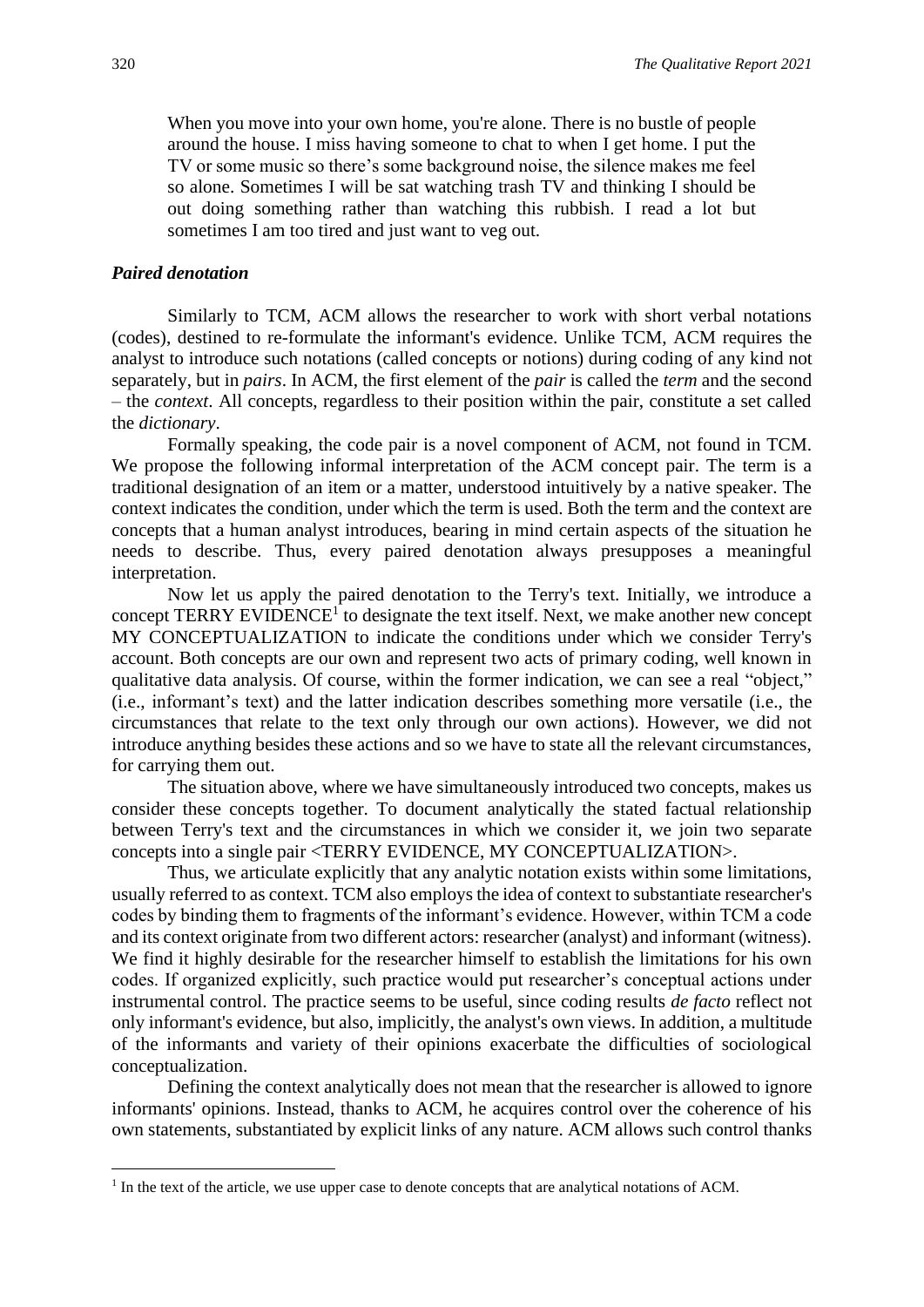to its original algorithm: it constructs a semantic network from a set of paired denotations proposed by analyst to reconstruct informant's account. Depending on how successful and consistent the analyst was while inventing terms and coupling them with contexts, the resulting network would also become intuitively meaningful to any native speaker (see below).

We have explained the main features of paired notation with reference to the initial point of Terry's account conceptualization. Now let us continue conceptualizing this account according to the technique of qualitative data primary coding and with the help of ACM. We will use direct textual fragments from the evidence as concepts in order to simplify the presentation of paired notations during primary coding. In addition, we hope to avoid the undesirable modification of the informant's meanings, which often arises when researchers redesignate them as codes.

Consistent with the text of the informant, we enter the term WHEN YOU MOVE INTO YOUR OWN HOME. As the next step, required by the structure of ACM, we must specify the conditions under which we have created the term. Such conditions can be thought of as the real circumstances in which we carry out conceptualization. Above, we have already identified them with the help of the concept pair <TERRY EVIDENCE, MY CONCEPTUALIZATION>. Thus, before we ever introduced the concept WHEN YOU MOVE INTO YOUR OWN HOME, we have already attributed meanings to two concepts. To avoid ad hoc reasoning, we can use any of them as a context for a newly introduced term. Thus, remembering our earlier denotations, we make the pair <WHEN YOU MOVE INTO YOUR OWN HOME, TERRY EVIDENCE> that links the exact Terry's utterance to what we ourselves designated as his reflections. Naturally, this connection exists explicitly only in our analytical constructions.

Continuing the primary coding, based on Terry's meanings, we introduce a next term YOU ARE ALONE. The account clearly suggests that YOU ARE ALONE occurred when Terry moved to his own home. Therefore, we can constitute another pair <YOU ARE ALONE, WHEN YOU MOVE INTO YOUR OWN HOME>. Following Terry's text, the next suitable term seems to be NO BUSTLE OF PEOPLE AROUND THE HOUSE, which conveys Terry's feelings, caused by his moving into a new home. In conjunction with this evidence and the logic of paired notation, we enter a new notion pair < NO BUSTLE OF PEOPLE AROUND THE HOUSE, WHEN YOU MOVE INTO YOUR OWN HOME>. As a result, WHEN YOU MOVE INTO YOUR OWN HOME becomes the context in which, according to the witness, we understand two terms YOU ARE ALONE and NO BUSTLE OF PEOPLE AROUND THE HOUSE.

As the coding under construction shows, the ACM assumes that any term can appear in the pair's body only in association with the context in which it is considered. First, we have introduced the notion TERRY EVIDENCE, and then we used it when specifying the context for the newly made concept WHEN YOU MOVE INTO YOUR OWN HOME. This already proposed concept served as a context for another new notion YOU ARE ALONE, and so on. A piece of conceptual work already accomplished is enough to demonstrate the main instrumental features of ACM. Up to now, we have created the dictionary that includes six concepts bound into four pairs. Below we shall enlarge the dictionary with new concepts, but now we are going to explain how analyst can relate concepts coupled in pairs.

#### *Primary binding of concept pairs*

Linking, or binding, of analytical designations, both in ACM and traditional QDAS, is somewhat similar to making folders on a computer (e.g., /home/Documents/Library/Sociology/... etc. to an arbitrary depth): users can create limitless folders, following their own semantic considerations. The crucial difference of ACM, however,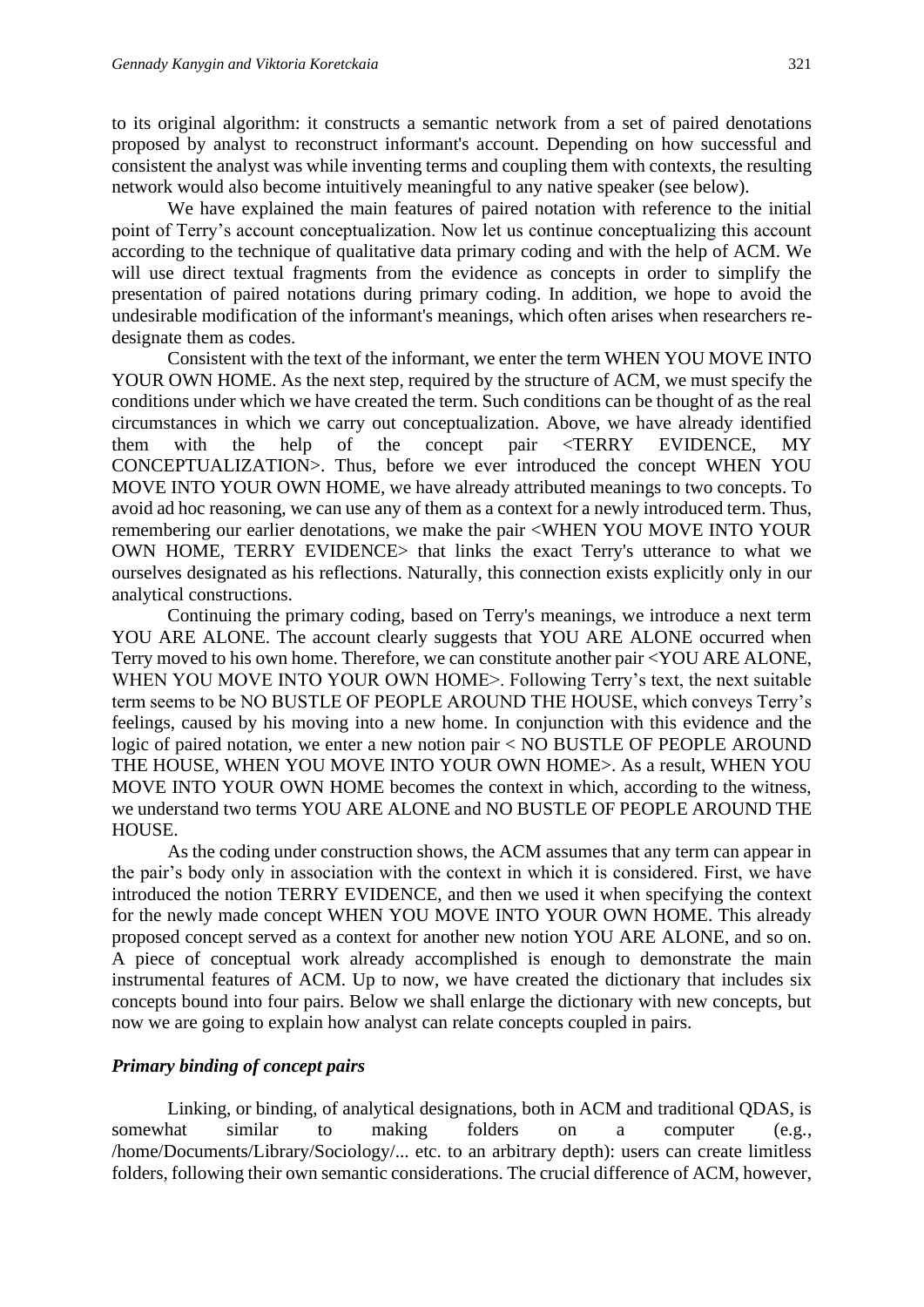lies in the way pairs of concepts are associated to shape a single graph representing all concepts made during coding. ACM allows the user to create only two-level graphs with a single root vertex, as shown in Figures 1 and 2. These graphs are made of concept pairs and called *branchings*. A final, unified outcome of the analysis is called an *analytical coding results (ACR) graph*, or *semantic network,* appears thanks to the special ACM algorithm that generates it out of a complete set of separate branchings, supplied by analyst. We call this set of branchings a *thesaurus.* By contrast, within traditional QDAS researchers aggregate codes manually outside of the coding tool itself by devising graphs step-by-step. Being completely "hand-made" constructs, such graphs quickly become unwieldy and inoperable: their volume grows together with the evidence under study. Therefore, without adequate computer assistance to aggregate coding results, the researcher encounters troubles mentioned in the introduction.

#### **Figure 1**

*Branching 1: initial branching opening the coding of Terry's evidence*



In fact, analytical coding demands from the researcher some additional conceptual actions needed to make a thesaurus. We call this process *primary binding*. Upon completion, it provides several decisive benefits. Firstly, the human always creates a visual relationship between concept pairs, similar to folder-subfolder transition. Secondly, it becomes much easier for analyst to work with a net of big size, since the algorithm that compiles the net does not require human intervention. Thirdly, by comparing an evidence and a corresponding network informally, analyst can control which "semantic parts" of the evidence he incorporated into the network. The instrument to make such comparison gives the researcher a guide to create and modify concepts, pairs and their branchings until a generated semantic network assumes a desired shape and covers the informant's meanings seen by researcher in an evidence under study.

#### **Figure 2**

*Branching 2: in the situation of Terry moving into his own home, we take into account two aspects of his residence: loneliness and the absence of sounds issued by other people.*



To illustrate this technique of linking concepts in ACM, we carry out a primary binding that would associate four concepts pairs described above in the framework of two branchings (see Figures 1 and 2). For convenience, the pairs within these branchings are numbered from 1 to 4. Proposing both branchings we rely "semantically" on the evidence. The branching 1 explains that our running interpretation (MY CONCEPTUALIZATION) of the Terry's text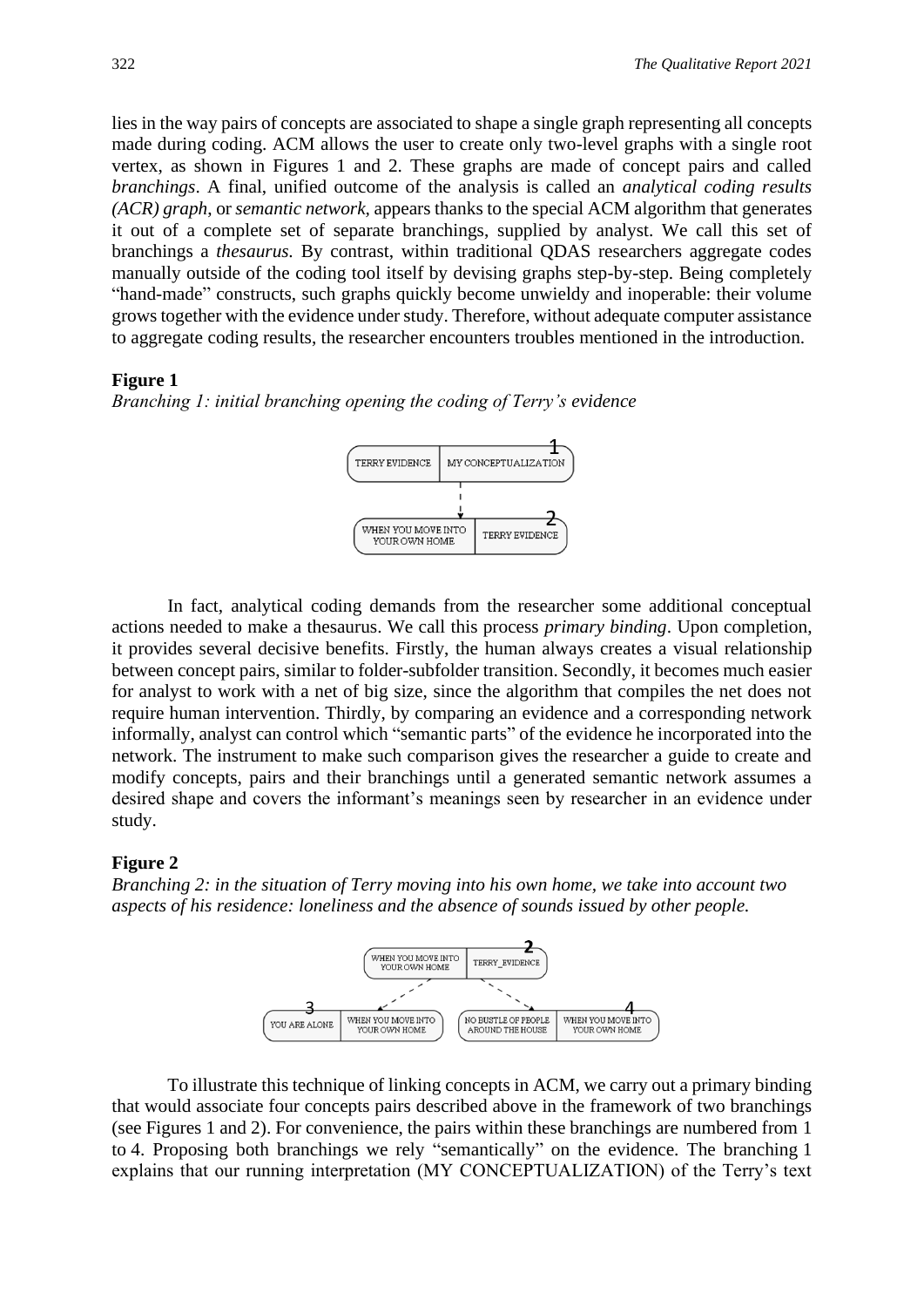(TERRY EVIDENCE) confines its semantics uniquely to the situation, which happens to the informant as he moves into his own home. The situation, titled WHEN YOU MOVE INTO YOUR OWN HOME, as well as our conceptualization, relies to the Terry's account, reassigned above as TERRY EVIDENCE. The verb "confines" used above is one of many possible natural language interpretations of the relationship "one-to-many" or "parentchildren" and brings no additional meaning to this intuitively understandable relationship.

In its turn, the branching 2 shows that, to our mind, Terry explains the situation of his new residence (already mentioned as the pair <WHEN YOU MOVE INTO YOUR OWN HOME, TERRY EVIDENCE>) through two aspects: by feeling of aloneness and by unexpected absence of sounds usually made by other people in the house. We can see the corresponding concepts YOU ARE ALONE and NO BUSTLE OF PEOPLE AROUND THE HOUSE in the child nodes of the branching 2. The verb "explains," just like "confines" above, is an optional natural language interpretation of "parent-children" relationship already expressed by the branching 2.

At the same time, the branching is a special structure that establishes the relationship "folder-subfolder" between pairs. Moreover, it can be used to instrumentally coordinate the researcher's operations with concepts during primary coding and primary linking. Let us remember, that by introducing a context within a pair we define the conditions of existence for a corresponding term. For instance, in the pair 2 (i.e., <WHEN YOU MOVE INTO YOUR OWN HOME, TERRY EVIDENCE>), we state that the term WHEN YOU MOVE INTO YOUR OWN HOME, to our mind, exists only within a specific case that we designated TERRY EVIDENCE. Thus, the first condition of a term existence in ACM, that we call *[pair] contextual* one, is the explicit indication of its context.

The second condition for the term's existence arises from the ACM linking of concepts within branchings by means of pairs. We can note that any child vertex in these constructs can exist only if a corresponding parent node was already created. Since any node in a branching is a concept pair, we propose the following rule for the node's existence: a *[branching] structural condition* (rule). This condition is exemplified in Figures 1 and 2: a child vertex (i.e., a concept pair within the branching) can exists only if the context of the child vertex pair is present in the parent node pair in either of two positions (i.e., as a term or as a context).

Thus, it turns out that the existence of the same term in the branching must satisfy the above two conditions. Both contextual and branching structural rules become possible due to ACM structural arrangement. However, when making branchings during primary binding researcher is not obliged to follow these rules. For instance, he may fill in nodes of these graphs with arbitrary concepts gathered by pairs. ACM accepts branchings with any structural features proposed by a human. The rules come into work only during ACM algorithms run. To see why it is so, let us consider their functioning in detail.

#### *Algorithm for generating semantic network*

Here we report the basic algorithm that aggregates and manifests all concepts' connotations, which we had introduced as branchings, in a single ACR graph (i.e., in a unified semantic network). We demonstrate the functioning of the algorithm and its backgrounds with relation to our example. However, the algorithm can generate a network visualization of any thesaurus resulting from primary binding.

At the initial step, the algorithm demands to point out a starting concept pair. We choose the concept pair <TERRY EVIDENCE, MY CONCEPTUALIZATION $>^2$  from which we

<sup>&</sup>lt;sup>2</sup> The same pair can enter both the thesaurus and the ACR graph. In the former case it is set in angle brackets, in the latter case we use figure brackets for its denotation.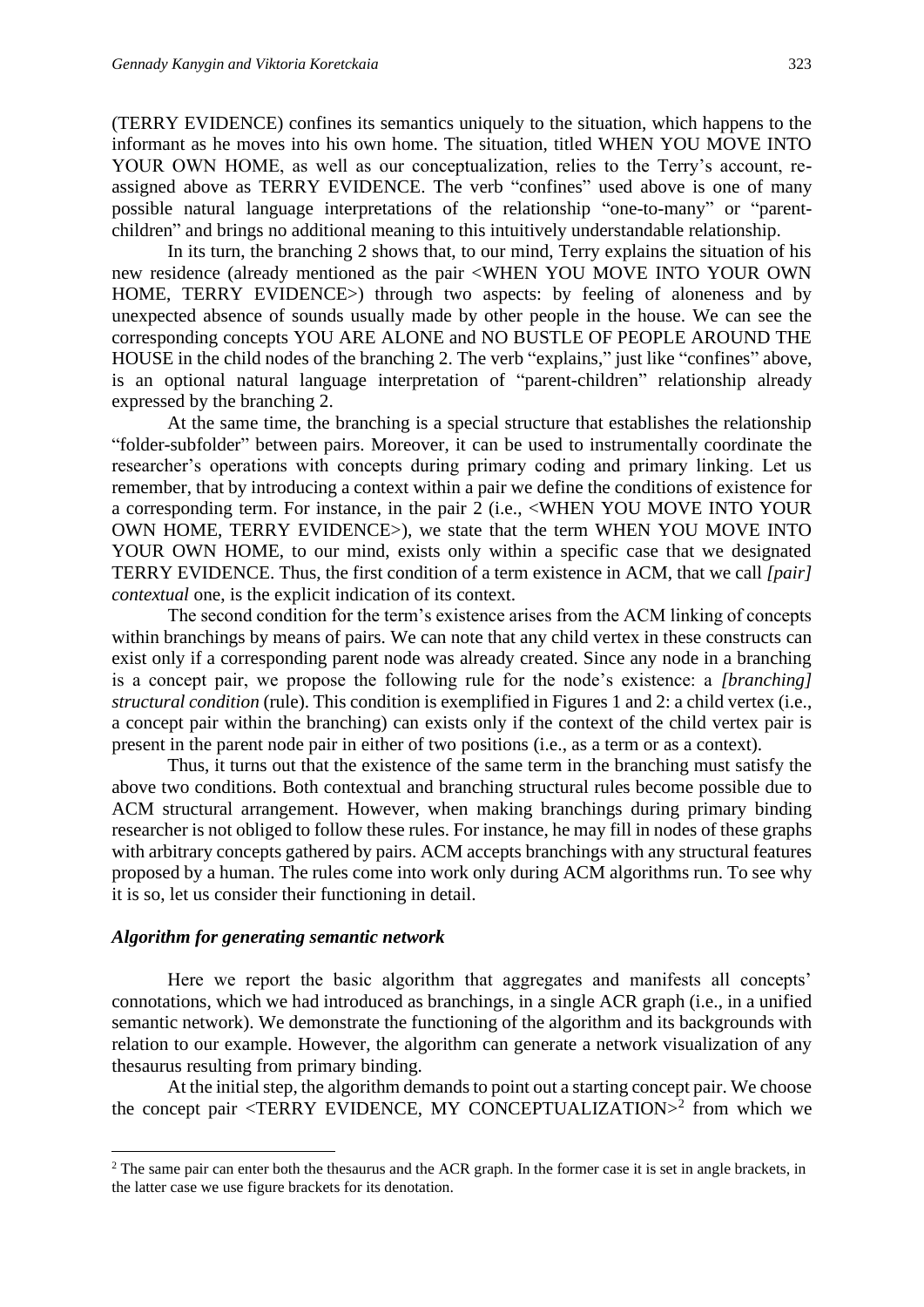started primary coding. This pair indicates uniquely in the thesaurus the first branching that we created to initiate our coding (Figure 1, branching 1). The algorithm makes the selected pair into a single root node {TERRY EVIDENCE, MY CONCEPTUALIZATION} of the semantic network being formed. Further, it considers all nested pairs, given by the branching 1, located in thesaurus. Because of our primary linking, in the thesaurus there is only one such pair - <WHEN YOU MOVE INTO YOUR OWN HOME, TERRY EVIDENCE> (see Figure 1, pair 2). After having found this pair, the algorithm checks if it satisfies the branching structural condition but with reference not to parent node in the branching 1 but to the parent vertex already made in the graph under construction. At this stage the graph contains a single root vertex {TERRY EVIDENCE, MY CONCEPTUALIZATION}. Since the notion TERRY EVIDENCE enters the single root node and the pair under joining <WHEN YOU MOVE INTO YOUR OWN HOME, TERRY EVIDENCE> obviously includes this notion as context, the structural rule is satisfied. Therefore, the joining pair becomes a new node under the root vertex (see Figure 3, the first algorithmic attachment).

#### **Figure 3**

*Algorithmic binding of branchings: The simplest case of generating a semantic network*



After having attached the second node to ACR graph, the algorithm scans the thesaurus through all branchings to find those in which the just attached pair {WHEN YOU MOVE INTO YOUR OWN HOME, TERRY EVIDENCE} constitutes the branching root vertex. There is only one branching (Figure 2, branching 2) that meets this criterion. Branching 2 has two nested pairs (<YOU ARE ALONE, WHEN YOU MOVE INTO YOUR OWN HOME> and <NO BUSTLE OF PEOPLE AROUND THE HOUSE, WHEN YOU MOVE INTO YOUR OWN HOME >) each of which will become a new node of the ACR graph. However, just before executing this possible attachment the algorithm again checks the branching structural rule to verify whether any of the pairs found corresponds to the parent node {WHEN YOU MOVE INTO YOUR OWN HOME, TERRY EVIDENCE} already existing in the graph. Figure 3 shows, that the branching structural rule is fulfilled at the second algorithmic attachment as well.

Now the algorithm has made two new nodes: {YOU ARE ALONE, WHEN YOU MOVE INTO YOUR OWN HOME} and {NO BUSTLE OF PEOPLE AROUND THE HOUSE, WHEN YOU MOVE INTO YOUR OWN HOME}. The next step is to resolve whether these nodes can appropriate their child vertexes. To do so, the algorithm looks in the thesaurus and decides if there is a branching that contains each of pairs (<YOU ARE ALONE, WHEN YOU MOVE INTO YOUR OWN HOME> and <NO BUSTLE OF PEOPLE AROUND THE HOUSE, WHEN YOU MOVE INTO YOUR OWN HOME >) at the root position. Since there is no branching like that in our primary binding, the algorithm stops. The resulting ACR graph (Figure 3) is limited to four nodes. So far, we have demonstrated how the algorithm can generate a common graph out of disjunct results, made by researcher through primary binding.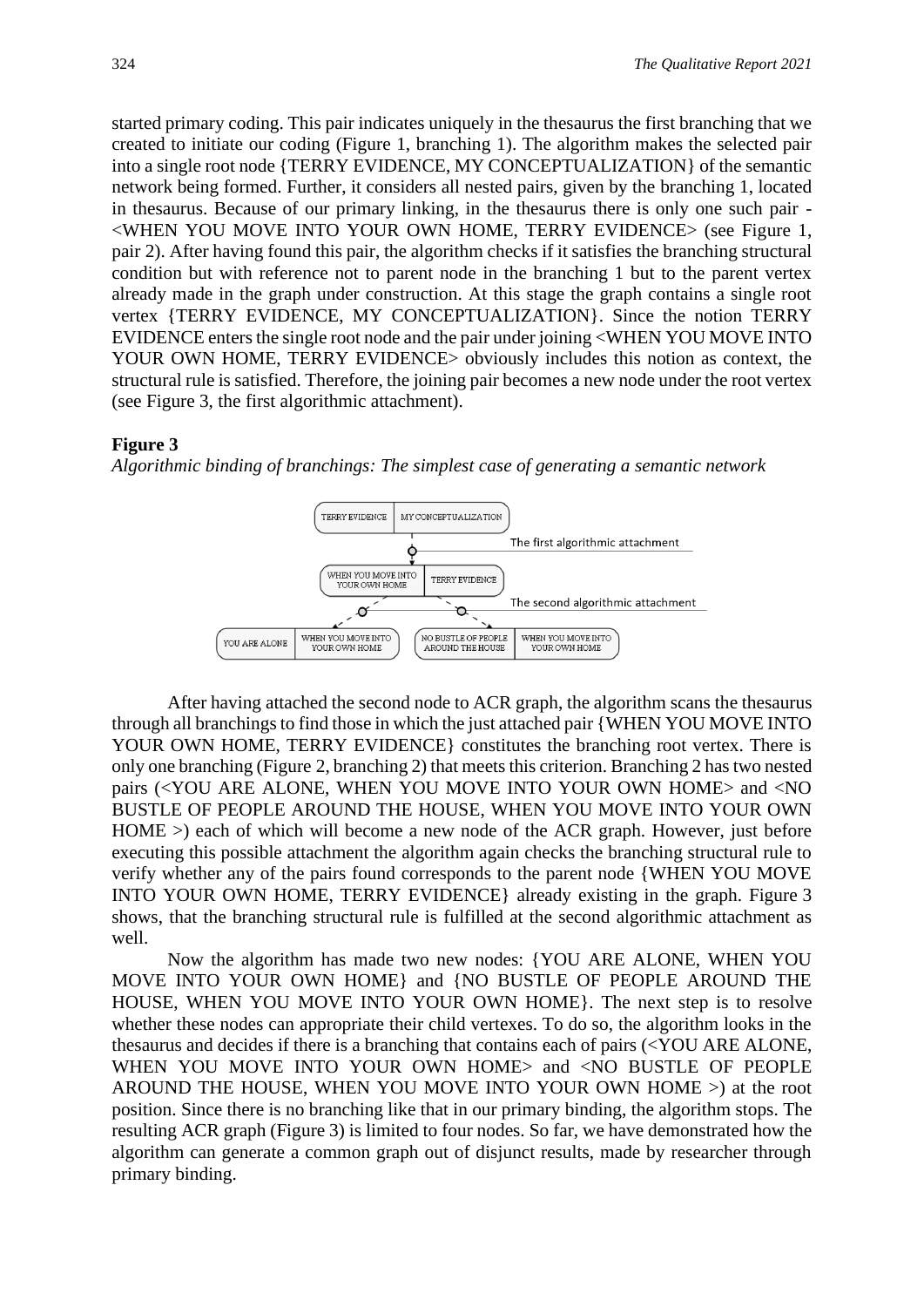#### **Figure 4**

*Branching 3: One with a pair of concepts, which context YOU ARE ALONE does not enter in the parent pair at either of two positions*



Of course, from the very beginning of our analytical work we have kept in mind contextual and structural rules that underpin ACR graphs. In addition, the volume of our former analytical work is so tiny, that we had no difficulty in following these rules. Nevertheless, we could have made a mistake, e.g., when binding concepts in pairs and, as stated above, the ACM would accept our mistake. For example, if we convert the branching shown in Figure 2 into the branching of Figure 4 (in the pair 4 of branching 2 the context WHEN YOU MOVE INTO YOUR OWN HOME is replaced with the context YOU ARE ALONE), the resulting graph will assume the structure shown in the Figure 5. The pair <NO BUSTLE OF PEOPLE AROUND THE HOUSE, YOU ARE ALONE> will not be part of the semantic network, because context YOU ARE ALONE does not enter the parent pair at either of its two positions for concept.

#### **Figure 5**

*The algorithmic binding of branchings: the pair <NO BUSTLE OF PEOPLE AROUND THE HOUSE, YOU ARE ALONE> does not enter in the generated network due to inappropriate context YOU ARE ALONE.*



In general, if the user deviates from either of the formulated rules, it will affect the shape of the generated semantic network. We find the main deviation to be a mismatch between the term and its context. However, we cannot exclude other inconveniences in analyst's work that will be manifested by the ACR graph.

The controlling facilities of the ACM algorithm become more apparent, if we expand the above rules for the existence of concepts within ACM. Such extension becomes possible because of new instrumental acquisitions due to the algorithmic construction of network. In contrast to a human, the algorithm operates equally well on graphs of all sizes. It can work not only with the branchings (i.e., structurally restricted graphs), but with the entire ACR graphs, generated by the algorithm itself.

There are many ways to convert this consideration into algorithmic rules. For instance, instead of checking whether the context of a given nested pair is present in the parent vertex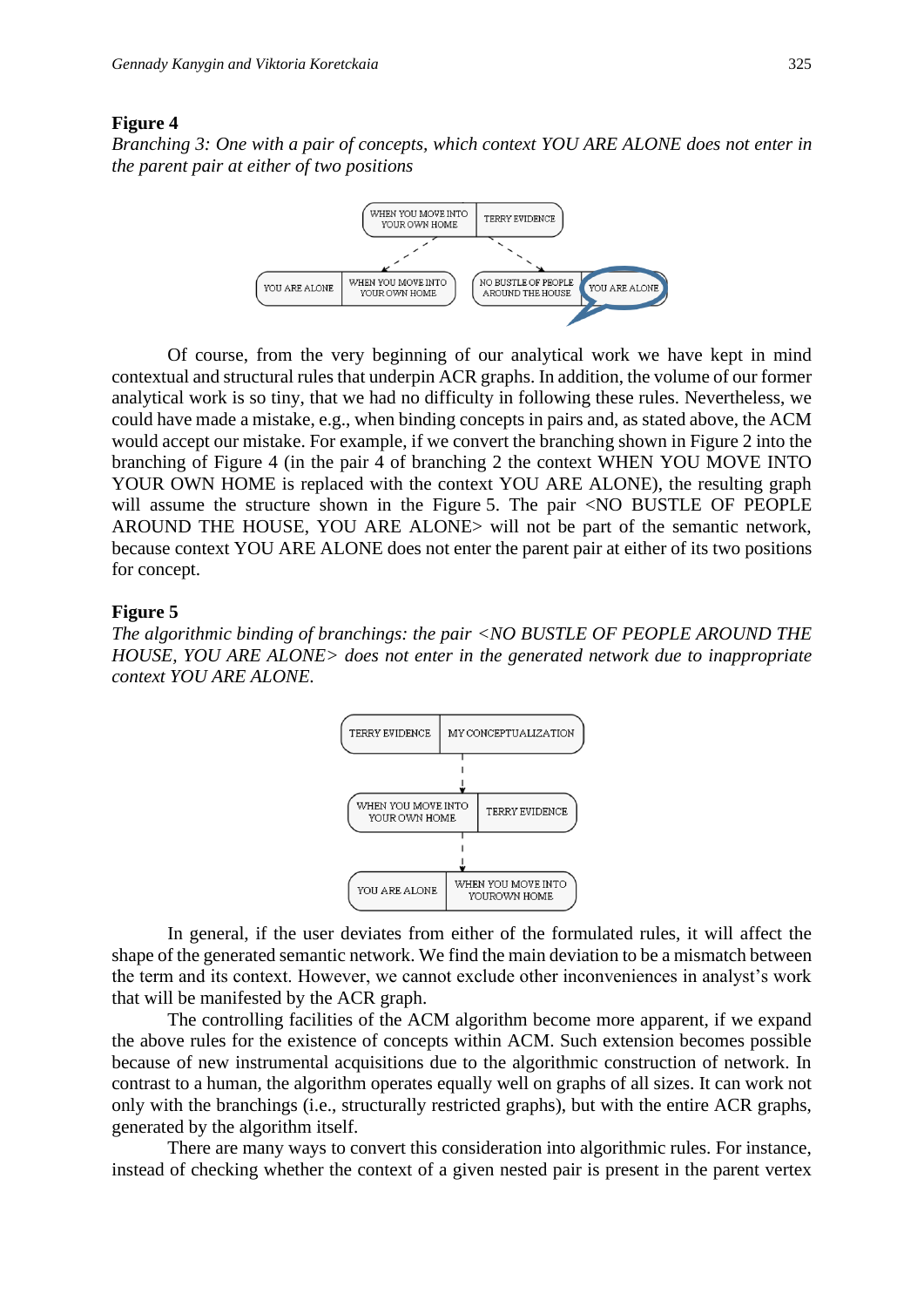(at term or context position, i.e., applying the branching structural rule), the algorithm can look through the whole branch where the nested pair is about to become a new leaf node. If there is at least one such vertex, the graph under construction acquires a new leaf node with the given nested pair. Let us call this new convention the *extended structural rule*.

#### **Figure 6**

*Semantic network constructed for Terry's evidence in man-computer manner by means of analytical cording algorithms*



To demonstrate how this wider rule works, we extend our conceptualization of Terry's text by adding more branchings to the existing thesaurus. Using the paired coding and binding techniques described above, we have reformulated the textual fragment shown at the bottom left of the Figure 6. The complete thesaurus, its extended dictionary and text for analysis are present at the links <http://coknowledge.ru/wp-content/uploads/2018/11/TerryThesaurus.txt> <http://coknowledge.ru/wp-content/uploads/2018/11/TerryDictionary.txt> [http://coknowledge.ru/wp-content/uploads/2020/10/TerryText.txt.](http://coknowledge.ru/wp-content/uploads/2020/10/TerryText.txt) The former dictionary and thesaurus of two branchings have become incorporated into their newly created counterparts.

When constructing this extended thesaurus, we have departed slightly from using only informant's words and added our own notation along with the formulations of the informant. This conceptual deviation consists of "auxiliary words" that are absent in the evidence, for instance IN ORDER TO, and BECAUSE. In this way, we tried to smoothen the transitions between the situations, which we encounter in Terry's text and represent on the graph by means of concepts. We combine our "auxiliary words" with Terry's analogs, such as SO, BUT, etc. We use square brackets to show auxiliary words within the thesaurus.

The renewed thesaurus allows us to generate a new semantic network (see Figure 6). The working of the extended structural rule is best illustrated by the node {JUST WANT TO VEG OUT, TERRY EVIDENCE}. The node demonstrates that the term JUST WANT TO VEG OUT is defined in the context TERRY EVIDENCE. However, this context enters not in the parent node but in the vertex {I READ A LOT, TERRY EVIDENCE}, which is located higher along the graph's branch on which the {JUST WANT TO VEG OUT, TERRY EVIDENCE} is the leaf (see Figure 6). The extended structural rule works in the similar fashion, e.g., for the terms CHAT TO and THE SILENCE MAKES ME FEEL SO ALONE.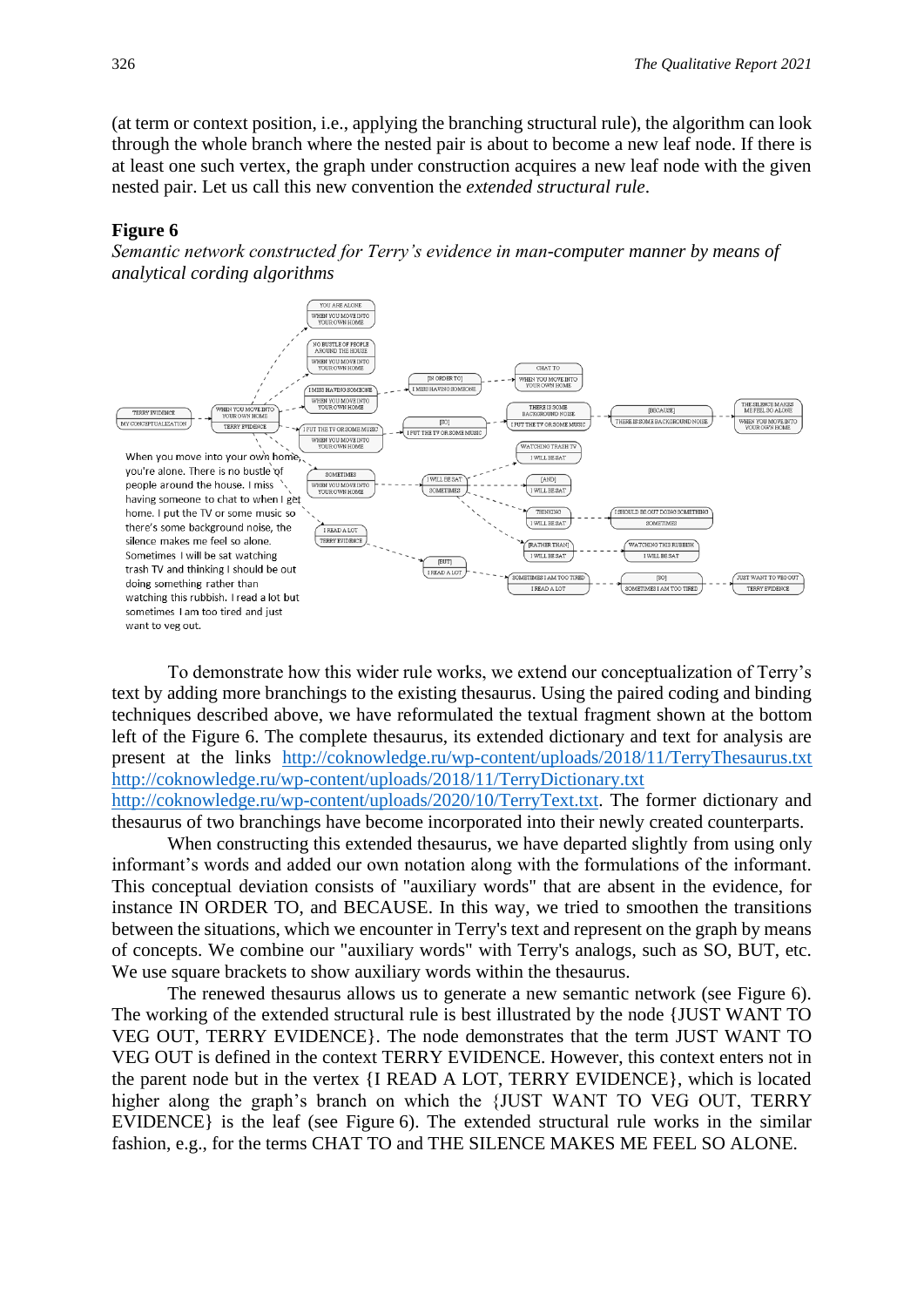In the framework of ACM, the extended structural rule formalizes in the framework of ACM the idea of restricting arbitrary statements during coding work executed by analyst. The algorithm regulates the analytical work by prescribing the order in which the analyst should enter concepts and bind them in branching. This order reflects not the external circumstances, for example, arrangement of conceptual actions in time, but the very semantics of the evidence subjected to analytical reformulation. Thus, the generated network is simultaneously a tool for regulation of, and assistance to, primary binding executed by researcher.

At every step of construction, the semantic net suggests to the analyst the contexts in which new concepts may be introduced. For example, one may extend the branch {TERRY EVIDENCE, MY CONCEPTUALIZATION}, {WHEN YOU MOVE INTO YOUR OWN HOME, TERRY EVIDENCE}, {YOU ARE ALONE, WHEN YOU MOVE INTO YOUR OWN HOME}. To do so, we can make a new child node, say {NEW NOTION, ITS CONTEXT} and place it under the parent {YOU ARE ALONE, WHEN YOU MOVE INTO YOUR OWN HOME}. To see the result in a generated network, we need to substitute ITS CONTEXT with any concept, already present in the vertexes of the branch. Such visual regulation of choosing contexts for newly introduced terms substantially facilitates analyst's efforts of elaborating branchings.

Our examples and their interpretation demonstrate that the algorithmic representation of the paired coding and linking relates only to the analytical actions of the researcher. The algorithms do not answer the question whether the informant's evidence has any link to the reality and, if so, to what extent. The algorithms can only verify the internal coherence of paired binding through demonstrating the network, without being able to connect the observable denotations with the outside world. Of course, such verification becomes possible if one assumes ACM as means to describe a sociological plot.

#### *Semantic network as the result of analytical coding*

Instrumentally speaking, the ACM allows building up a graph that visualizes the results of the analytical coding. Keeping in mind the goal of coding in QDA, we also refer to this graph as a semantic network that represents informant's meanings.

#### **Interpretation of ACR graph**

As the figures demonstrate, ACM algorithms generate the ACR graph in the form of a tree composed of pairs of concepts. In it, one can trace the chains of reasoning taken from the text of the informant. When reading these chains, we keep in mind our initial interpretation of the notation by means of pairs. The first concept in a node (term) is a traditional primary code. The second concept (context) designates the conditions or domain of existence of the term. Our appropriation of concepts as terms or contexts follows informant's words.

In terms of QDAS, our semantic network arises from the primary coding, based on the verbal designations of the informant himself. However, there is a fundamental difference: the network demonstrates the areas of codes' existence with the help of the codes themselves. This difference is predicated on the functioning of a fundamentally new mechanism for linking analytical notations made in the form of natural language utterances. Such mechanism is absent in traditional QDAS.

#### **Various conceptualizations of the same evidence**

As well as QDAS, ACM does not automatically reconcile evidently incompatible coding results, obtained from the same evidence by different people and, even by the same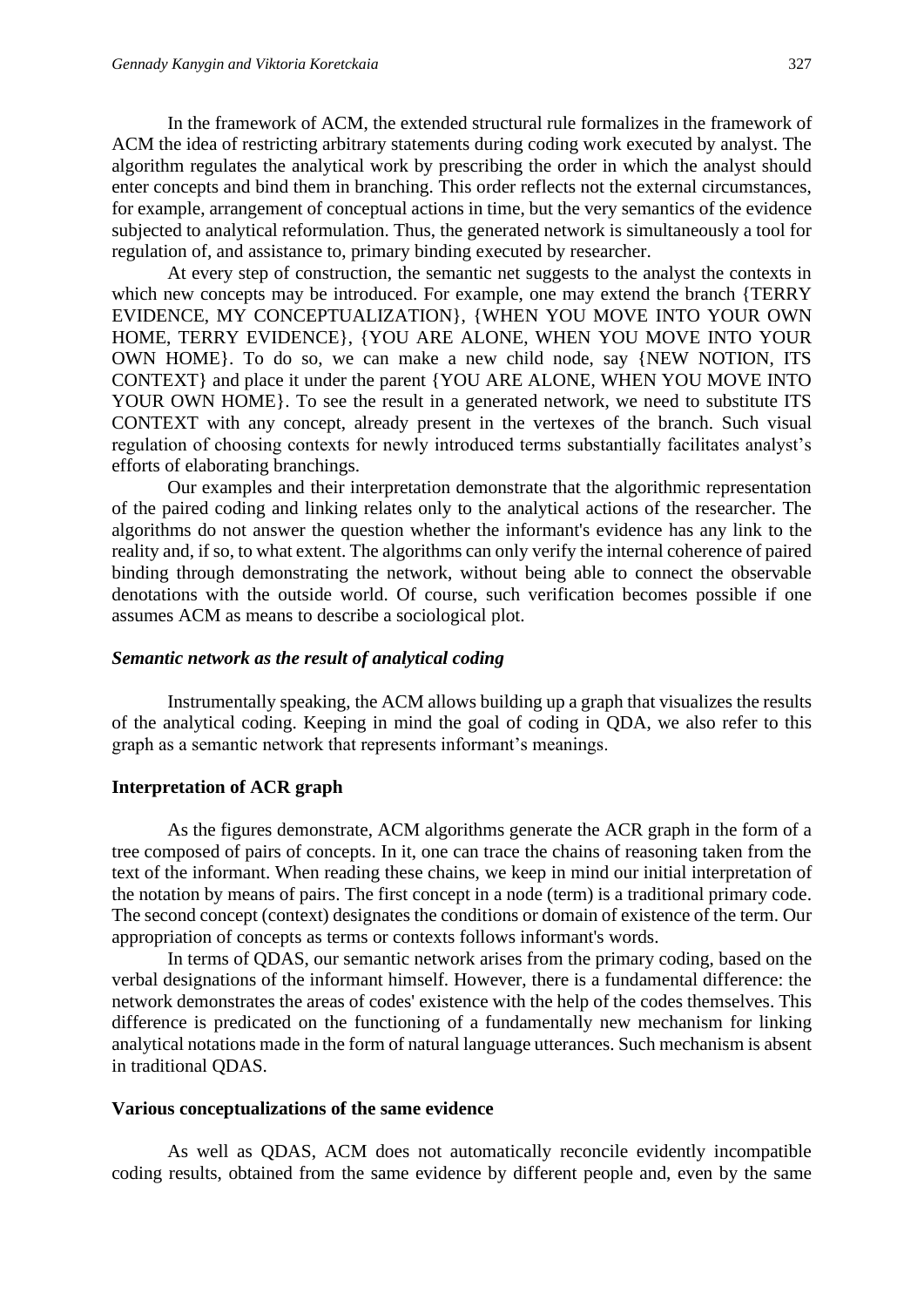person working in various circumstances (Bazeley, 2012). Certainly, the ACR graph represents one of many possible conceptualizations or explicit interpretations, coming from Terry's text. Each of them is based on the author's assumptions that underpin every conceptual picture. Assumptions seem to be key point of any interpretation and therefore should be included in it explicitly. However, this recommendation is hard to follow in practice (see Introduction).

For example, our first assumption was the task we wanted to solve through analytical reasoning. We could formulate this task as covering the meanings one can see in Terry's text. Although we constructed a corresponding ACR graph, there is no explicit indication of the very task, which called the graph into being. In addition, one of our assumptions was the use of the informant's own utterances as analytical notation. However, the ACR graph does not contain any explanation for our decision. Another assumption allowed us to use auxiliary words in the hope to smoothen the interpretation of semantic network obtained. Again, the semantic net misses any mention of why we have used words in square brackets. Explanation and elaboration of the assumptions is entirely up to the analyst. Below we will discuss how ACM approach can help the analyst to manifest these assumptions.

#### **Discussion**

#### *Qualitative data analysis and analytical coding*

Coding is the key operation, which had given rise to the QDA software, and ACM is a new structural model, that can change the traditional view of this procedure. However, the researcher who uses a QDA package is unlikely to be interested directly in the models on which the package is built. The purpose of the researcher is to resolve his own methodological difficulties by means of a package. One of such difficulties is the problem of variability of interpretations of the same text. Bazeley describes the problem in this way: "Being interpretive means that coding is therefore inherently subject to variability of interpretation by different researchers, and even, perhaps, by the same researcher at different times" (Bazeley, 2012, p. 77).

This statement allows us to see at least two "conceptual needs" that the researcher feels when coding, and the QDA tools must satisfy. The first need is to ensure that the coding results correctly represent his own interpretation of the informant's account. This interpretation cannot be final, but it must be "structurally articulated" (i.e., be expressed by a distinct structural model) for example, by a semantic network. This structural certainty of the model, as opposed to the informant's vague flow, is a condition *sine qua non* for further development of the researcher's own version and for comparisons between other interpretations. However, due to the inherent variability of even one interpretation, the structural coding model must be easily scalable to enable the researcher to follow his own rapidly changing views with explicit model designations. The nature of researcher-informant fieldwork communication is such, that the researcher faces unlimited volume of "semantics" that constitute sociological plot. Hence, any structural model of the coding should also be operable independently of the volume of evidence (the number of informants, the vastness of the plot, etc.).

The second need of the researcher is the management of the multiple interpretations of the same evidence. As Bazeley notes, the authors of such interpretations can be either different researchers, or the same person, who creates conceptual versions under different circumstances. In programming, we can see a similar situation of "conceptual discord": to solve the same task various programmers will write programs that differ conceptually and textually. If forced to merge such programs, the programmers will apply a special teamwork tool. It will not automatically reconcile and put together existing programs, but rather it will facilitate collective work of many programmers. To create such a teamwork instrument, the analytical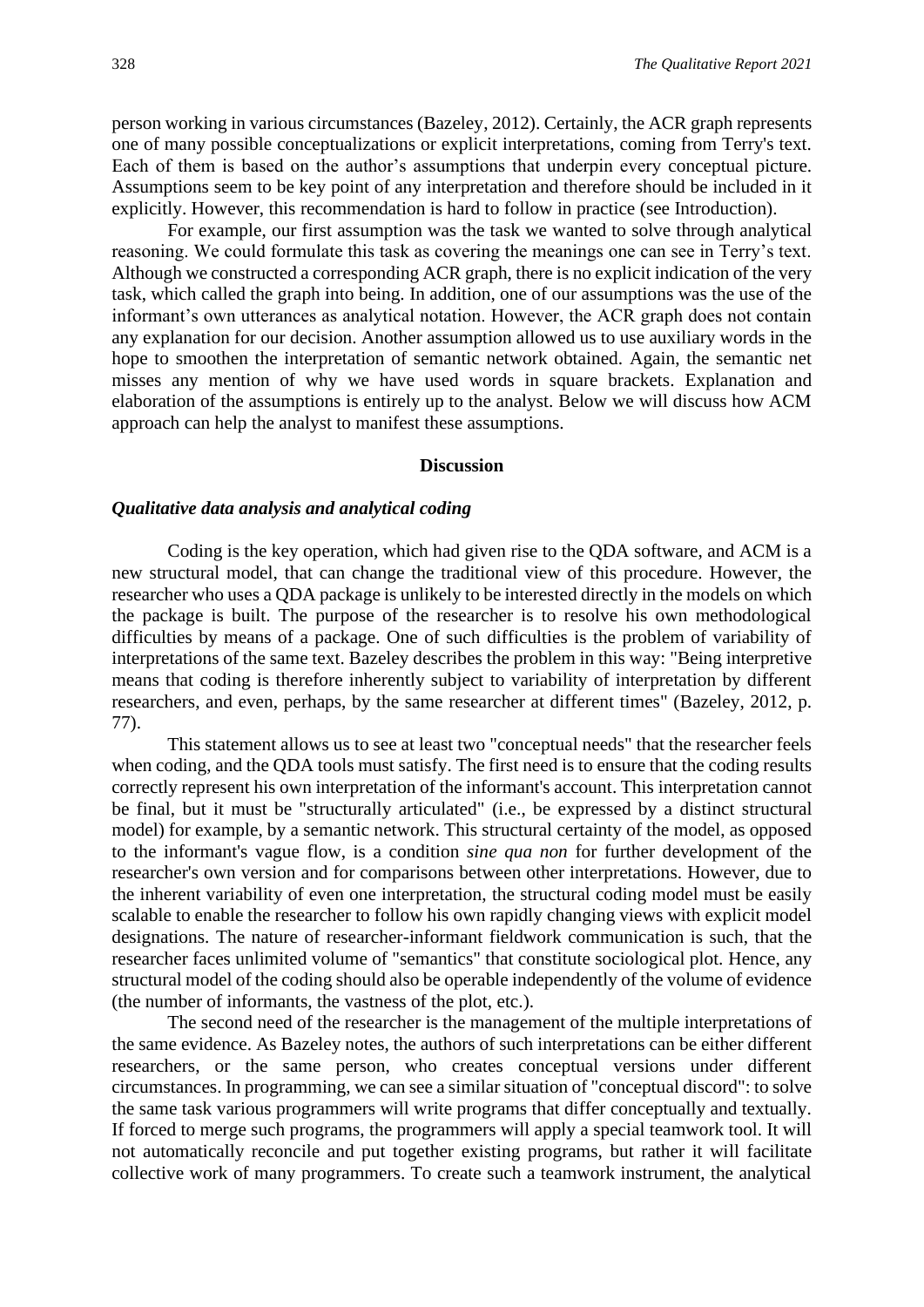efforts of each programmer should be subjected to the same known principles - modularity, encapsulation, visualization, etc.

We propose the similar approach to the problem of variability of interpretations during coding. As a first step in this direction, ACM allows the researcher to organize his coding work on the aforementioned programming principles, thus giving basic structural clarity to a separate interpretation of the informant's evidence.

#### *ACM facilities to code and retrieve qualitative data Modularity of ACM*

Any vertex of a semantic network contains two concepts: the second one plays the role of a module, or a block, and thus ensures the existence of the first one. Note that within ACM the same concept can play both roles: a "variable," which is defined with respect to the "module," and a "module" with respect to which some other "variable" is defined. For example, in one node the concept WHEN YOU MOVE INTO YOUR OWN HOME is the term, and in another the same concept is the context (see Figure 6).

Within ACM framework, all conceptual actions of the user during analytical coding take form of the structurally separate components: concepts, pairs and branchings. It is important that, as our examples show, each such component has a clear semantic interpretation. Interpretation of the semantic network is based on the meanings that were laid by the analyst in the primary coding and binding. How the semantically meaningful, but structurally disconnected coding results are assembled in a single whole is shown in detail in the text of the article above.

However, to see the expected coding results, the user has to understand and take into account how ACM works during primary coding and binding. TCM organization of the codes does not demand the analyst to supply his own denotations that mark the boundaries of codes' existence. By contrast, ACM offers the analyst to indicate, by means of codes, the boundaries of the existence of codes themselves. This offer brings together the work of a researcher with the work of a programmer.

#### *Visual representation of the ACM modularity*

All analytical constructions, created by researcher on the base of ACM (i.e., pairs and branchings) are graphs. In this way, ACM provides visual representation of all analytical actions of the researcher. The pair, composed of concepts (i.e., natural language utterances), looks no less clear than the traditional code or memo. The branching is a fully intelligible twolevel graph, composed of concept pairs. Finally, a semantic network is a connected graph of any size, algorithmically generated from concept pairs. ACM does not use any means of linking concepts other than observable graphs. These graphs only associate to one another meaningful utterances in the natural language.

#### *Compilation of a unified ACR graph*

The ACR graph is a unified structure of knowledge, certain aspects of which are communicated by informants and are analytically recorded by a researcher. Formally, sociological knowledge, obtained with the help of ACM, is algorithmically compiled in the form of a graph of a special type based on a set of individual branchings. Informally, compilation is a powerful mechanism that makes operability of ACR independent of the volume of evidence under study.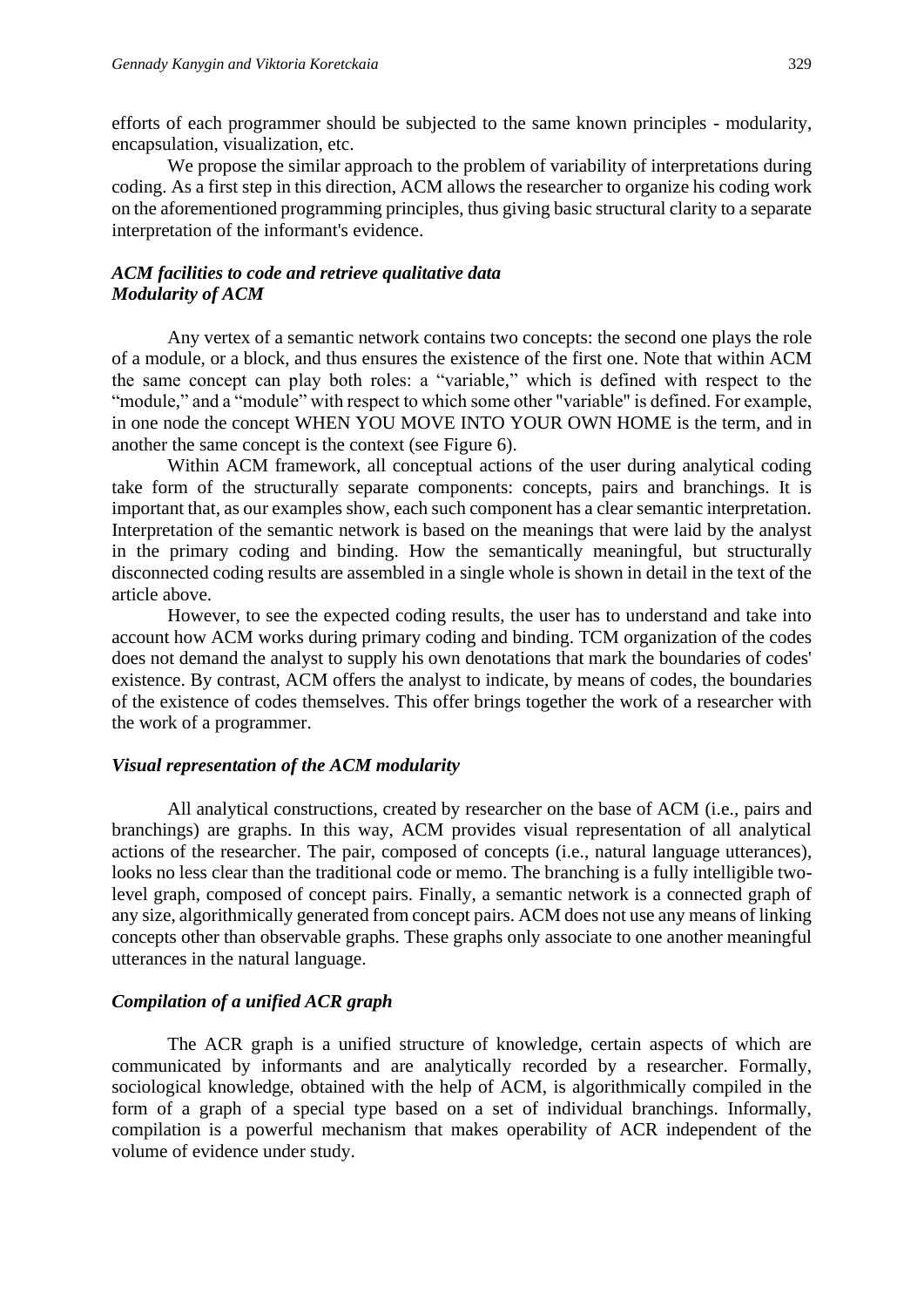#### *Scalability of ACR graph*

The modular and visual arrangement, as well as compiling algorithms predefine versatile scalability of an ACR graph. While introducing the notions in order to conceptualize Terry's text, we borrowed his formulations. Any native speaker can further expand each of these formulations based on human understanding of the informant's words. For example, one can clarify primary code WHEN YOU MOVE INTO YOUR OWN HOME by bringing and connoting the concepts WHEN, MOVE, HOME and others at his discretion. Such structural add-ons demands from an analyst nothing more than a general human ability to understand what "home," "when," etc. mean. Instrumentally, the analyst should execute primary coding and binding described above. It is very encouraging that to modify semantic network of any magnitude the analyst should create a number of individual branchings, while the complete semantic view will be compiled algorithmically. Done in this way, all conceptual modifications are local, they do not depend on one another and happen under visual control of the analyst.

#### *Shallow learning curve*

To apply ACM tools in practical conceptualization, the researcher does not have to understand how the ACM algorithms work. Instead, he should acquire certain practical skills to handle concepts and their visually presented relationships (pairs, branchings, and networks). Similarly, a computer user may not know what are the algorithms behind a text editor, but such ignorance does not prevent him from using it successfully to work with texts.

Our experience with ontoeditor shows that the prejudice against analytical methods, especially in the field of qualitative sociology, as well as the novelty of paired denotation and compilation techniques, initially lead to many questions. However, practical work quickly provides answers to these questions and users easily assimilate analytical coding methods. Indeed, ACM imposes very few requirements on the competence of the analyst. Firstly, he must know the natural language in order to be able to enter concepts. Secondly, he should understand why and how to create a "folder-subfolder" construct – a relationship, widely used in computer applications. Mastery of this relationship is needed to connect concepts with each other. Clearly, these requirements are easily met. This, combined with exclusively visual nature of the tools used in introducing and binding concepts, makes training in analytical coding methods a quick and uncomplicated task.

#### *ACM resistance to analyst's arbitrary conceptualizing*

Since all concepts and their relationships arise from human actions, ACM imposes a general rule, which the conceptual work of the researcher obeys. The rule is pragmatic in nature: the researcher may create his own analytical notations – concepts – only after he has specified the conditions for their existence. The necessity of defining a concept before it can be used lies at the heart of all analytical methods. For example, in computer science: before a programmer can use a variable in an operator, he must identify it relative to a corresponding block.

ACM enforces, rather than recommends, the contextual certainty of concepts. ACM algorithms generate the semantic network demonstrating visually whether the analyst has preserved the contextual certainty of his designations. In order for the algorithm to work, the researcher has to perform not only the primary coding, but also the primary binding of concept pairs he proposed. However, this additional work is justified: the ACM places the arbitrary utterances made by the researcher under instrumental control. Human coder becomes "conceptually obligated" to take into account what he has already uttered by means of notation.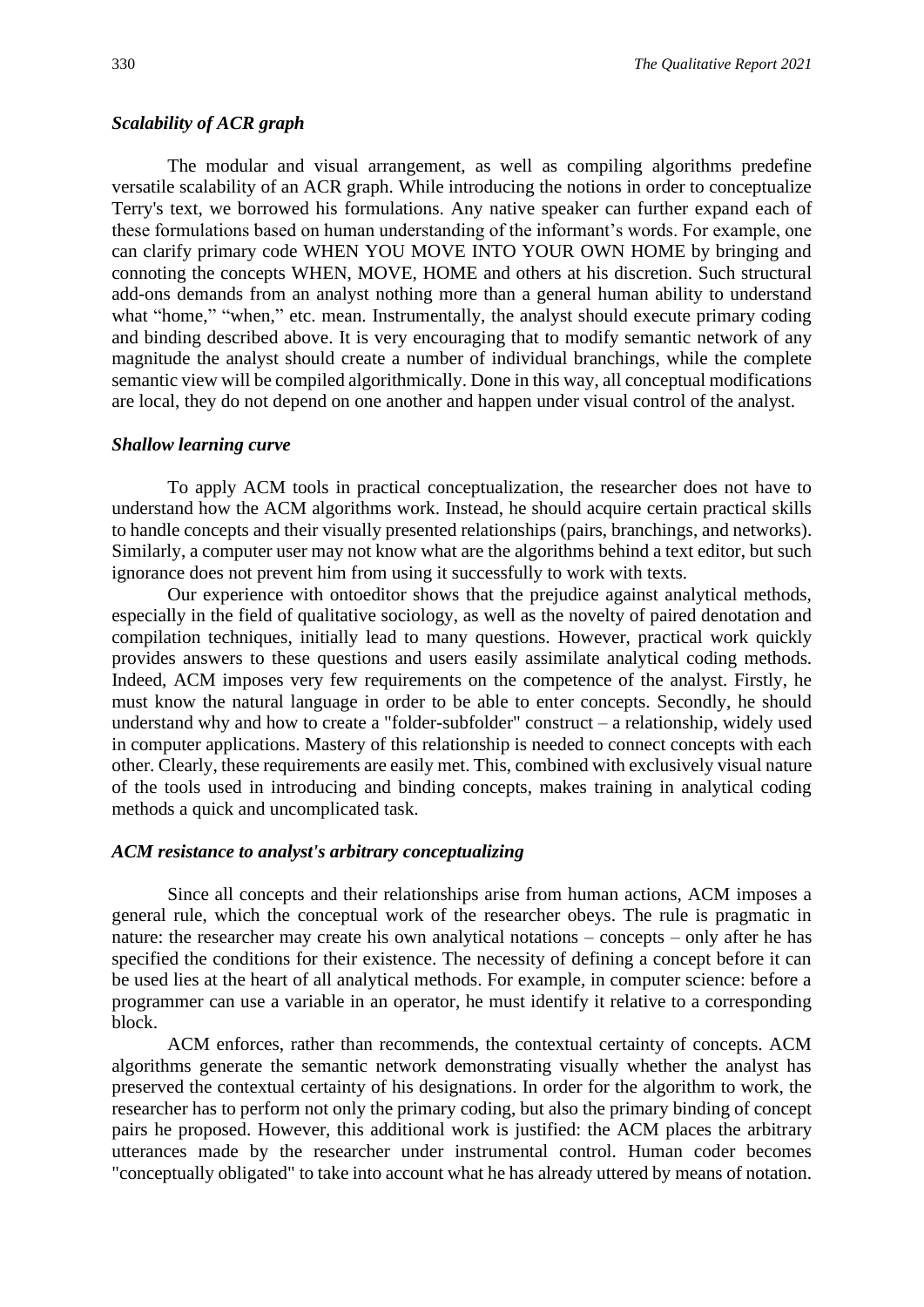It is important that such a "conceptual obligation" arises not because of an alien will, but because of his own analytical suggestions made earlier.

The result of conceptualization of the informant's text using ACM tools is a compiled semantic network. Considered together, the source text and the semantic network, allow any native speaker to judge the quality of the analytical reproduction of the informant's meanings, done by the researcher. The reader can measure our analytical success in respect of Terry's text.

#### **Conclusion**

We argue that ACM is an original structural mechanism capable to expand significantly the functionality of QDAS and facilitate the analytical work of researchers through its fullfledged software implementation. A new functionality can promote to solve such issues as: disclosing the ambiguity of verbal formulations, tracing their dependencies on the context, reconciling the meanings of the statements proposed by different people, checkup of the consistency of researcher's analytic statements, visualization through graphs of semantic connotations hidden in informants' evidence. Such means have proved all their effectiveness in programming and would facilitate arranging sociological discourse through prototyping, polymorphism, encapsulation, teamwork and other constructive techniques.

To assess the broader prospects of our findings, one should notice that ACM represents an original way of operating knowledge in two dissimilar approaches at once. Let us represent them in "social faces." A field researcher coordinates practically his meaningful actions with other people through natural language. A Hi-Tech developer shares his intellectual practice with colleagues through ontological methods. The ACM merges both kinds of intellectual interactions. Such merging of informal and formal methods of knowledge management in one instrumental procedure seems to be promising as to unifying knowledge formats used by humans and computer agents in modern technologies of digital society (Dragicevic et al., 2020).

#### **References**

- Allais, M. (1990). La science économique d'aujourd'hui et les faits. *Revue des Deux Mondes, 4*, 54–74.
- Bazeley, P. (2012). Regulating qualitative coding using QDAS? *Sociological Methodology, 42*(1), 77-78.
- Charmaz, K. (2000). Grounded theory: Objectivist and constructive methods. In N. K. Denzin & Y. S. Lincoln (Eds.), *Handbook of qualitative research* (2nd ed., 509-535). Sage.
- Chergui, W., Zidat, S., & Marir, F. (2020). An approach to the acquisition of tacit knowledge based on an ontological model. *Journal of King Saud University – Computer and Information Sciences, 32*(7), 818-828.<https://doi.org/10.1016/j.jksuci.2018.09.012>
- Dragicevic, N., Ullrich, A., Tsui, E., & Gronau, N. (2020). A conceptual model of knowledge dynamics in the industry 4.0 smart grid scenario. *Knowledge Management Research & Practice, 18*(2), 199-213.
- Evers, J. C. (2018). Current issues in qualitative data analysis software (QDAS): A user and developer perspective. *The Qualitative Report, 23*(13), 61-74. <http://nsuworks.nova.edu/tqr/vol23/iss13/5>
- Graphviz. (2018). *Graphviz- Graph visualization software*. Retrieved from <https://graphviz.gitlab.io/download/>
- Junker, A. (2012). Optimism and caution regarding new tools for analyzing qualitative data. *Sociological Methodology, 42*(1), 85-87.
- Kanygin, G., Poltinnikova, M., & Koretskaya, V. (2017). Experience of building social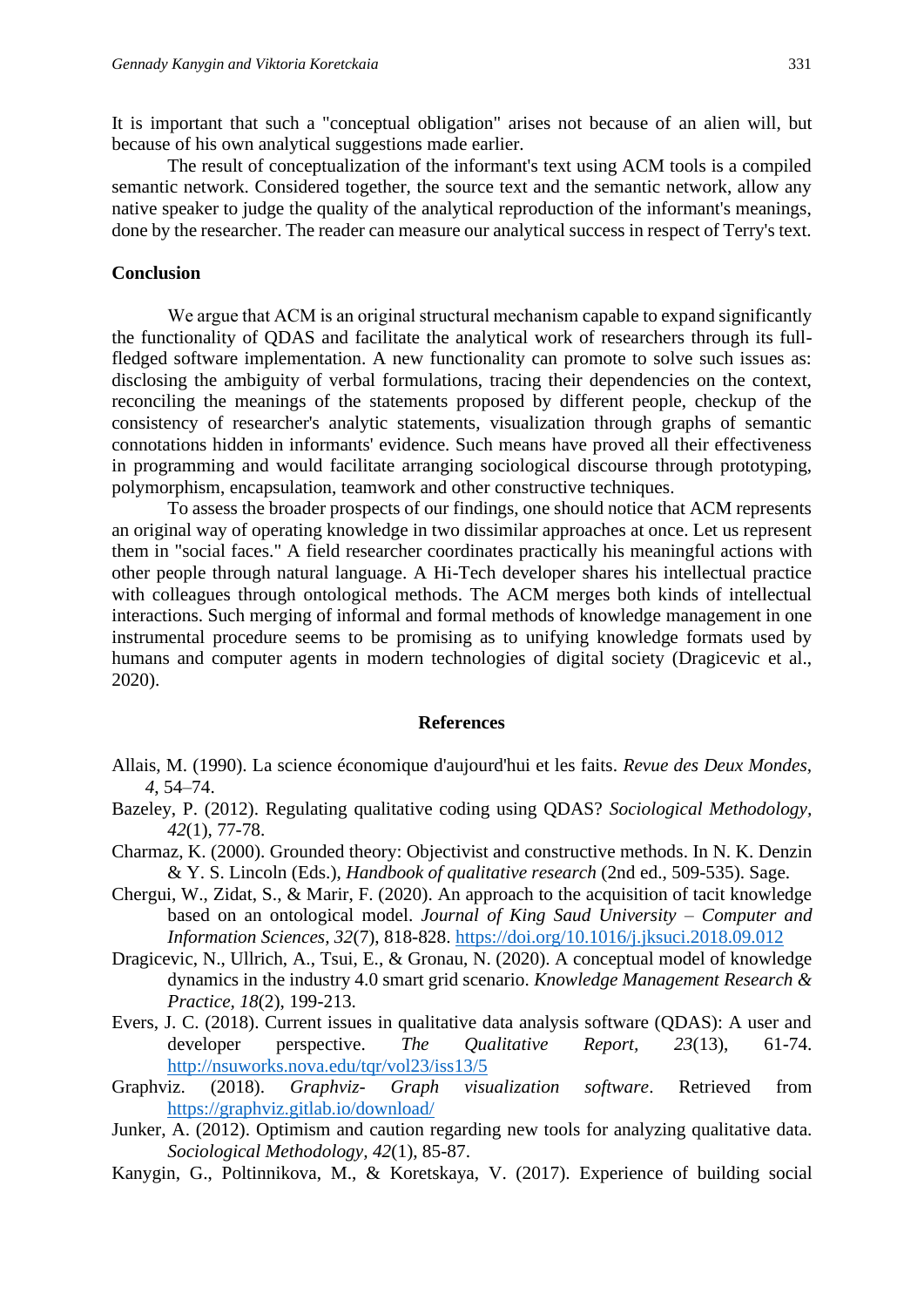knowledge based on computer ontological methods. *Sociological Journal, 23*(3), 25– 41 (in Russian).

- Kelle, U. (1997). Theory building in qualitative research and computer programs for the management of textual data. *Sociological Research Online, 2*(2). <http://socresonline.org.uk/2/2/1.html>
- KWALON. (2016). *KWALON Conference 2016: Reflecting on the future of QDA software: Chances and challenges*. Retrieved 20.10.2020 from <https://www.tijdschriftkwalon.nl/inhoud?jaar=21&nummer=1>
- La Pelle, N. (2004). Simplifying qualitative data analysis using general purpose software tools. *Field Methods, 16*(1), 85-108.
- Lewins, A., & Silver, C. (2007). *Using qualitative software: A step-by-step guide*. Sage.
- MaxQDA. (2018). Retrieved 20.10.2020 from <https://www.maxqda.com/qualitative-data-analysis-software>
- Noy , N. F., & McGuinness, D. L. (2000). *Ontology development 101: A guide to creating your first ontology*. Knowledge Systems Laboratory. <http://ftp.ksl.stanford.edu/people/dlm/papers/ontology-tutorial-noy-mcguinness.pdf>
- Online QDA. (2018). Retrieved 20.10.2020 from <http://onlineqda.hud.ac.uk/>
- Pierre, E. St., & Jackson, A. Y. (2014). Qualitative data analysis after coding. *Qualitative Inquiry, 20*(6), 715–719.
- Quirkos. (2018). Retrieved 20.10.2020 from <https://www.quirkos.com/learn-qualitative/qualitative-analysis-software.html>
- Poltinnikova, M., & Kanygin, G. (2016). Graphic ontological methods to compile collective knowledge of social processes. *Proceedings EGOSE 2016: Electronic Governance and Open Society: Challenges in Eurasia - 2016* (pp. 223-228).
- St. John, W., & Johnson, P. (2000). The pros and cons of data analysis software for qualitative research. *Journal of Nursing Scholarship, 32*(4), 393–397.
- Strauss A. L. (1987). *Qualitative analysis for social scientists.* Cambridge University Press.
- Tesch, R. (1990). *Qualitative research: Analysis types and software tools*. The Falmer Press.
- Thompson, R. (2002). Reporting the results of computer-assisted analysis of qualitative research data [42 paragraphs]. *Forum Qualitative Sozialforschung / Forum: Qualitative Social Research* [On-line Journal], May, 3(2). [http://www.qualitative](http://www.qualitative-research.net/index.php/fqs/article/view/864/1878)[research.net/index.php/fqs/article/view/864/1878](http://www.qualitative-research.net/index.php/fqs/article/view/864/1878)
- Pat Research. (n.d.). *Top 16 qualitative data analysis software*. Retrieved 20.10.2020 from <https://www.predictiveanalyticstoday.com/top-qualitative-data-analysis-software/>
- UML. (2020). *Unified Modeling Language. About the Unified Modeling Language Specification Version 2.5*.<https://www.omg.org/spec/UML/2.5/About-UML>
- Urry, J. (2005). The complexities of the global. *Theory, Culture & Society, 22*(5), 235-254.
- Wolski, U. (2018). The history of the development and propagation of QDA software. *The Qualitative Report, 23*(13), 6-20.<http://nsuworks.nova.edu/tqr/vol23/iss13/2>

#### **Author Note**

Gennady Kanygin is the Leading Researcher at Sociological Institute of Russian Academy of Sciences - the branch of Federal Center of Theoretical and Applied Sociology of the Russian Academy of Sciences in Saint Petersburg. His methodological interests include computer methods in sociology, computer-aided interviewing, qualitative data analysis, and knowledge management. He has published in each of these areas. Please direct correspondence to [g.kanygin@gmail.com.](mailto:g.kanygin@gmail.com)